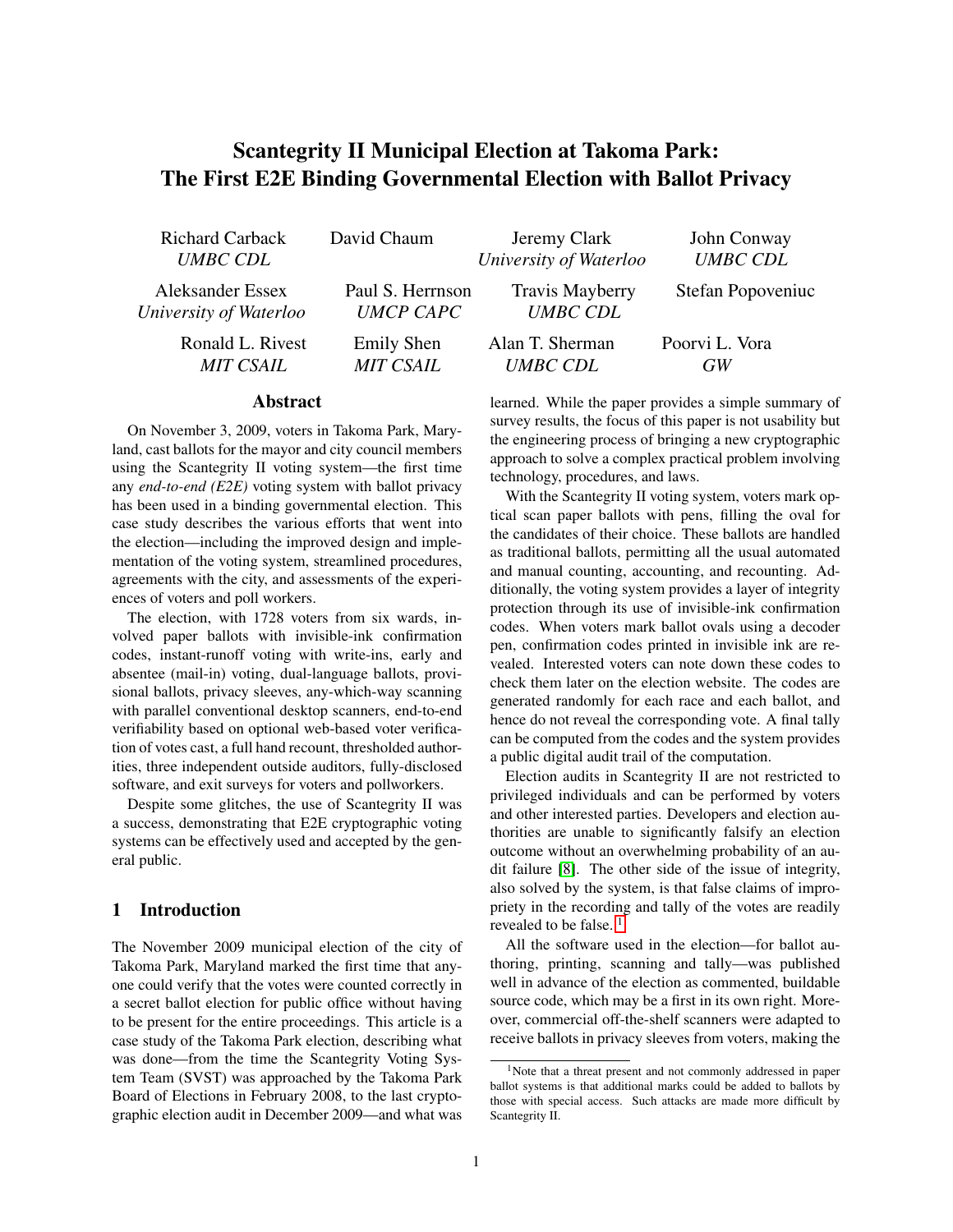overall system relatively inexpensive.

Despite several limitations of the implementation, we found that the amount of extra work needed by officials to use Scantegrity II while administering an election is acceptable given the promise of improved voter satisfaction and indisputability of the outcome. Indeed, discussions are ongoing with the Board of Elections of the city regarding continued use of the system in future elections.

Another observation from the election is that the election officials and voters surveyed seemed to appreciate the system. Since voters who do not wish to verify can simply proceed as usual, ignoring the codes revealed in the filled ovals, the system is least intrusive for these voters. Those voters who did check their codes, and even many who did not, seem to appreciate the opportunity.

This paper describes the entire process of adapting the Scantegrity II system to handle the Takoma Park election, including the agreement with the city, printing the special ballots with invisible-ink confirmation codes, actually running the election, and verifying that the election outcome was correct.

Organization of this case study The next section provides an overview of related work in this area, summarizing previous experiments with Scantegrity II and other E2E systems in practical settings.

Section [3](#page-2-0) describes in more detail the setting for the election: giving details about Takoma Park and their election requirements. Section [4](#page-3-0) gives more details of the Scantegrity II voting system, including a description of how one can "audit" an election. Section [5](#page-4-0) provides an overview of the implementation of the voting system for the November 3, 2009 Takoma Park municipal election, including the scanner software, the cryptographic back-end, and the random-number generation routines.

Section [6](#page-7-0) gives a chronological presentation and timeline of the steps taken to run the November election, including the outcome of the voter verification and the audits. It also gives the results of the election, with some performance and integrity metrics. Section [7](#page-11-0) reports some results of the exit surveys taken of voters and pollworkers.

Section [8](#page-13-0) discusses the high-level lessons learned from this election. Section [9](#page-14-0) provides some conclusions, acknowledgements, and disclosures required by the program committee.

### <span id="page-1-0"></span>2 Related Work

Chaum was the first to propose the use of cryptography for the purpose of secure elections [\[5\]](#page-15-1). This was followed by almost two decades of work in improving security and privacy guarantees (for a nice survey, see Adida [\[1\]](#page-15-2)), most recently under the rubric of *end-to-end* voting systems. These voting system proposals provide integrity (any attempt to change the tally can be caught with very high probability by audits which are not restricted to privileged individuals) and ballot secrecy.

The first of these proposals include protocols by Chaum [\[6\]](#page-15-3) and Neff [\[19\]](#page-15-4), which were implemented soon after (Chaum's as *Citizen-Verified Voting* [\[16\]](#page-15-5) and Neff's by VoteHere). Several more proposals with prototypes followed: *Pretˆ a Voter `* [\[10\]](#page-15-6), *Punchscan* [\[21,](#page-15-7) [15\]](#page-15-8), the pro-posal of Kutylowski and Zagórski [\[18\]](#page-15-9) as *Voting Ducks*, and Simple Verifiable Voting [\[4\]](#page-15-10) as *Helios* [\[2\]](#page-15-11) and *Vote-Box* [\[24\]](#page-15-12).

Making end-to-end systems usable in real elections has proven to be challenging. We are aware of the following previous binding elections held using similar verification technology: the *Punchscan* elections for the graduate students' union of the University of Ottawa (2007) and the Computer Professionals for Social Responsibility (2007); the Rijnland Internet Election System (RIES) public elections in the Netherlands in 2004 and 2006; the *Helios* elections of the Recteur of Université Catholique de Louvain [\[3\]](#page-15-13) (2009) and the Princeton undergraduate student government election (2009), as well as a student election using *Pretˆ a Voter `* .

Only the RIES system has been used in a governmental election; however, it is meant for remote (absentee) voting and, consequently, does not offer strong ballot secrecy guarantees. For this reason, it has been recommended that the RIES system not be used for regular public elections [\[17,](#page-15-14) [20\]](#page-15-15). *Helios* is also a remote voting system, and offers stronger ballot secrecy guarantees over RIES. The *Punchscan* elections were the closest to this study, but they did not rise to the level of public elections. They did not have multiple ballot styles, the users of the system were not a broad cross-segment of the population as in Takoma Park, the system implementors were deeply involved in administering the elections, and no active auditors were established to audit the elections. To date, this study is the most comparable use case of E2E technology to that of a typical optical scan election.

The case study reported here is based on a series of systems successively developed, tested, and deployed by a team of researchers included among the present authors originating with the *Punchscan* system. Although it used paper ballots, the *Punchscan* system did not allow manual recounts, a feature that the team recognized as needing to be designed into the next generation of systems. The result was *Scantegrity* [\[9\]](#page-15-16), which retained hand-countable ballots, and was tested in a number of small elections. With *Scantegrity*, however, it was too easy to trigger an audit that would require scrutiny of the physical ballots. The *Scantegrity II* system [\[7,](#page-15-17) [8\]](#page-15-0), de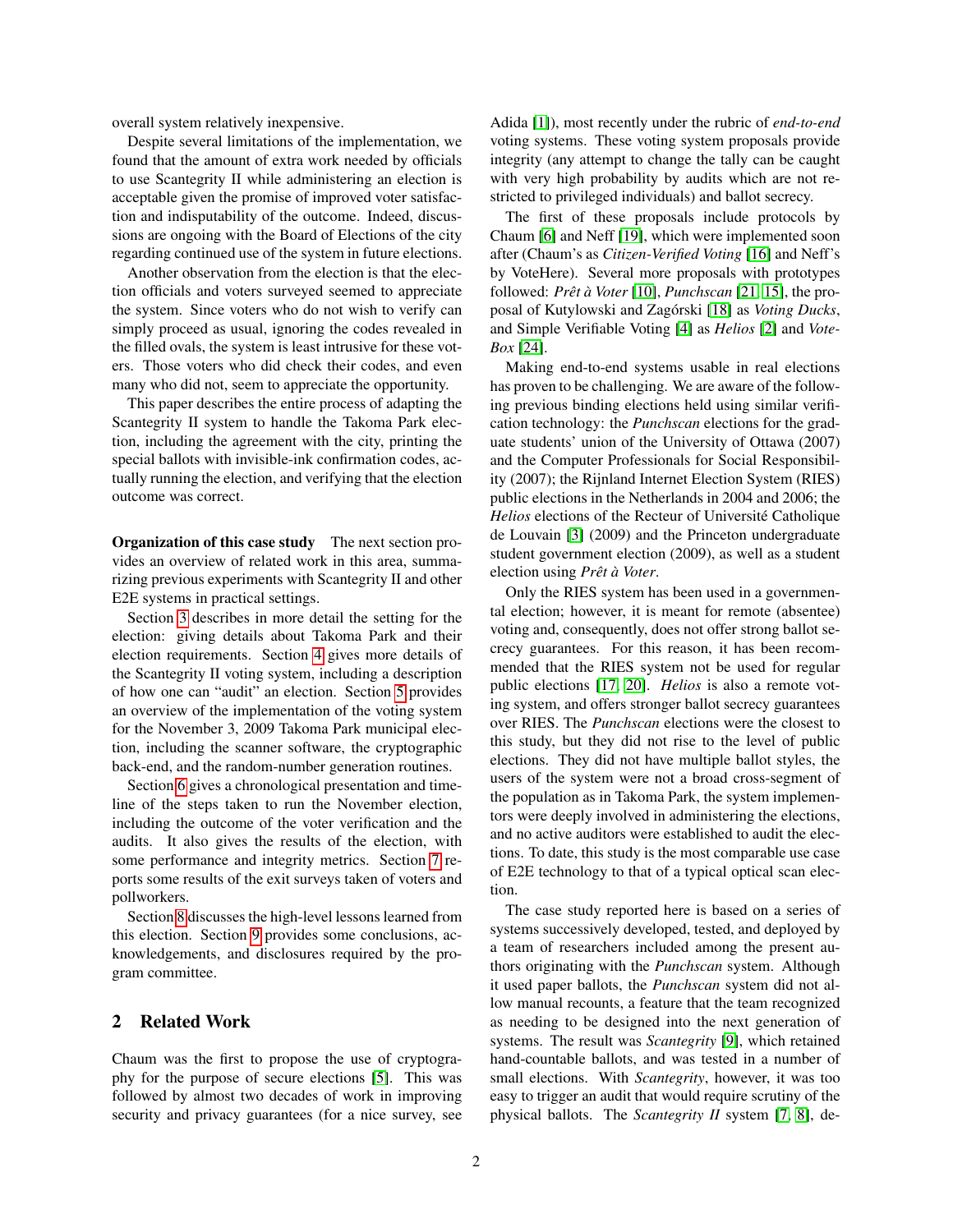ployed in Takoma Park, was a further refinement to address this problem by allowing a public statistical test of whether voter complaints actually reflect a discrepancy or whether they are without basis. Note: in the rest of the paper, "Scantegrity" refers to the voting team or to the Scantegrity II voting system; which one is typically easily determined from context.

As part of the Scantegrity agreement with Takoma Park (see section [3\)](#page-2-0), a "mock election" [\[26\]](#page-15-18) was held in April 2009 to test and demonstrate feasibility of the Scantegrity system during Takoma Park's annual Arbor day celebration. Volunteer voters voted for their favorite tree. A number of revisions and tweaks to the Scantegrity system were made as a result of the mock election, including: ballot revisions (no detachable chit, but instead a separate voter verification card), pen revisions (two-ended, with different sized tips), scanner station revisions (better voter flow, no monitor, two scanners), privacy sleeve (no lock, no clipboard, folding design, feeds directly into scanner), and confirmation codes (three decimal digits).

### <span id="page-2-0"></span>3 The Setting

For several reasons, the implementation of voting systems is a difficult task. Most voting system users *i.e.* the voters—are untrained and elections happen infrequently. Voter privacy requirements preclude the usual sorts of feedback and auditing methods common in other applications, such as banking. Also, government regulations and pre-existing norms in the conduct of elections are difficult to change. These issues can pose significant challenges when deploying new voting systems, and it is therefore useful to understand the setting in which the election took place.

About Takoma Park The city of Takoma Park is located in Montogomery County, Maryland, shares a city line with Washington, D.C, and is governed by a mayor and a six-member City Council. The city has about  $17,000$  residents<sup>[2](#page-2-1)</sup> and almost  $11,000$  registered voters [\[27,](#page-15-19) pg. 10]. A seven-member Board of Elections conducts local elections in collaboration with the City Clerk. In the past, the city has used hand counts and optical scan voting, as well as DREs for state elections.

The Montgomery County US Census Update Data of 2005 provides some demographic information about the city. Median household income in 2004 was \$48,675. The percentage of households with computers was 87.4%, and about 32% of Takoma Park residents above the age of twenty-five had a graduate, professional or doctoral degree. It is an ethnically diverse city: 45.8% of its residents identify their race as "White," 36.3% as "Black," 9.7% as "Asian or Pacific Islander" and 8.2% as "Other" (individuals of Hispanic origin form the major component of this category). Further, 44.4% of its households have a foreign-born head of household or spouse, and 44.8% of residents above the age of five spoke a language other than English at home.

Instant Runoff Voting (IRV) Takoma Park has used IRV in municipal city elections since 2006. IRV is a ranked choice system where each voter assigns each can-didate a rank according to her preferences. The rules<sup>[3](#page-2-2)</sup> used by Takoma Park (and the Scantegrity software) for counting IRV ballots are relatively standard, so we omit further discussion for lack of space.

Agreement with the City As with any municipal government in the US, Takoma Park is allowed to choose its own voting system for city elections. For county, state, and federal elections, it is constrained by county, state, and federal election laws.

Takoma Park and the SVST signed a Memorandum of Understanding (MOU), in which the SVST agreed to provide equipment, software, training assistance, and technical support. The City of Takoma Park agreed to provide election-related information on the municipality, election workers, consumable materials, and perform or provide all other election duties or materials not provided by us. No goods or funds were exchanged.

According to the MOU, if approved by the city council, the election was to be conducted in compliance with all applicable laws and policies of the city. This included using Instant Runoff Voting as defined by the City of Takoma Park Municipal Charter.

The SVST also agreed to pursue an accessible ballotmarking device for the election, but was later relieved of satisfying this requirement. Unfortunately, Scantegrity is not yet fitted with a voter interface for those with visual or motor disabilities, and accessible user interfaces were also not used in Takoma Park's previous optical scan elections.

Timeline Scantegrity was approached by the Takoma Park Board of Elections in late February 2008, and, after considering other voting systems, the Board voted to recommend a contract with Scantegrity in June 2008. Following a public presentation to the City Council in July 2008, the MOU was signed in late November 2008, about nine months after the initial contact.

<span id="page-2-1"></span><sup>2</sup>See <http://www.takomaparkmd.gov/about.html>.

<span id="page-2-2"></span><sup>&</sup>lt;sup>3</sup>For the exact laws used by Takoma Park, see page 22 of [http:](http://www.takomaparkmd.gov/code/pdf/charter.pdf) [//www.takomaparkmd.gov/code/pdf/charter.pdf](http://www.takomaparkmd.gov/code/pdf/charter.pdf). Section (f), concerning eliminating multiple candidates, was used in our implementation for tie-breaking only.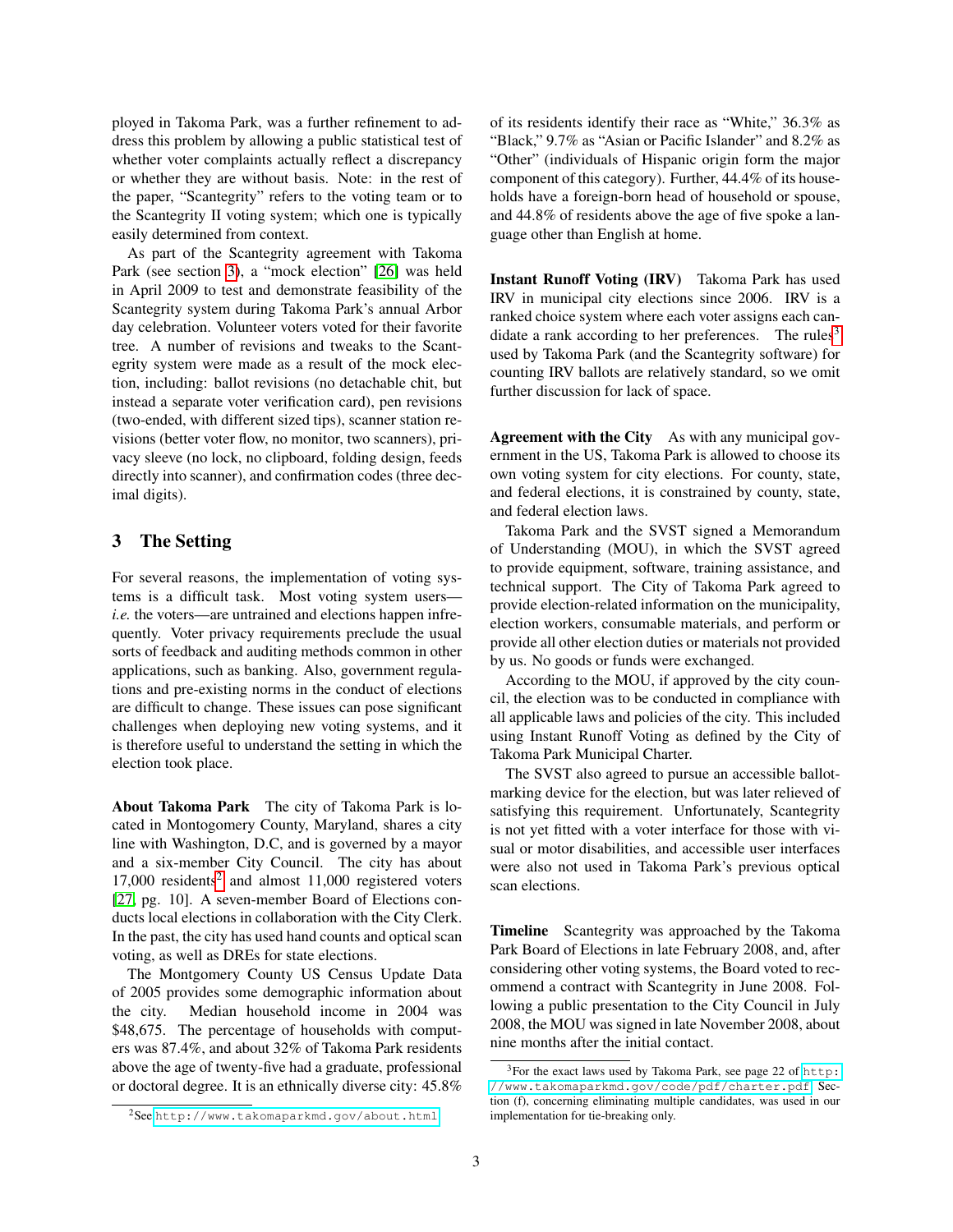The SVST held an open workshop in February 2009 to discuss the use of Scantegrity in both the mock and real elections. This workshop was held at the Takoma Park Community Center and was attended by Board of Election members, the City Clerk, current members (and a retired member) from the Montgomery County Board of Elections, as well as a representative each from the Pew Trust and FairVote. Following the mock election in April 2009, the SVST proposed a redesigned system taking into consideration feedback from voters and poll workers (through surveys) and the Board of Elections. The Board voted to recommend use of the redesigned system in July 2009; this was made official in the city election ordinance in September 2009. [4](#page-3-1) Beginning around June 2009, a meeting with representatives of the SVST was on the agenda of most monthly Board of Election meetings. Additionally, SVST members met many times with the City Clerk and the Chair of the Board of Elections to plan for the election.

The final list of candidates was available approximately a month before the election, on October 2. The Scantegrity *meetings* initializing the data and ballots were held in October (see Section [6\)](#page-7-0), as was a final workshop to test the system. Absentee ballots were sent out by the City Clerk in the middle of October. The SVST delivered ballots to the City Clerk in late October, and early voting began almost a week before the election, on October 28. Poll worker training sessions were held by the city on October 28 and 31, and polling on November 3, 2009, from 7 am to 8 pm. The final Scantegrity audits were completed on 17 December 2010; all auditors were of the opinion that the election outcomes were correct (for details see section [6\)](#page-7-0).

### <span id="page-3-0"></span>4 Scantegrity Overview

In this section, we give an overview of the Scantegrity system. For more detailed descriptions, see [\[7,](#page-15-17) [8\]](#page-15-0).

Voter Experience At a high level, the voter experience is as follows. First, a voter checks in at the polling place and receives a Scantegrity ballot (See Figure [2\)](#page-8-0) with a privacy sleeve. The privacy sleeve is used to cover the ballot and keep private the contents of the ballot. Inside the voting booth, there is a special "decoder pen" and a stack of blank "voter verification cards." The voter uses the decoder pen to mark the ballot. As on a conventional optical scan ballot, she fills in the bubble next to each of her selections. Marking a bubble with the decoder pen simultaneously leaves a dark mark inside the bubble and reveals a previously hidden confirmation code printed in invisible ink.

If the voter wishes to verify her vote later on the election website, she can copy her ballot ID and her revealed confirmation codes onto a voter verification card. She keeps the verification card for future reference. She then takes her ballot to the scanning station and feeds the ballot into an optical scanner, which reads the ballot ID and the marked bubbles.

If a voter makes a mistake, she can ask a poll worker to replace her ballot with a new one. The first ballot is marked "spoiled," and its ballot ID is added to the list of spoiled ballot IDs maintained by the election judges.

The voter can verify her vote on the election website by checking that her revealed confirmation codes and ballot ID have been posted correctly. If she finds any discrepancy, the voter can file a complaint through the website, within a complaint period. When filing a complaint, the voter must provide the confirmation codes that were revealed on her ballot as evidence of the validity of the complaint.

Ballots The Scantegrity ballot looks similar to a conventional optical scan ballot (see Figure [2](#page-8-0) for a sample ballot used in the election). It contains a list of the choices and bubbles beside each choice. Marking a bubble reveals a random 3-digit confirmation code.

Confirmation Codes The confirmation codes are unique within each contest on each ballot, and are generated independently and uniformly pseudorandomly. The confirmation code corresponding to any given choice on any given ballot is hidden and unknown to any voter until the voter marks the bubble for that choice.

Digital Audit Trail Prior to the election, a group of election trustees secret-share a seed to a pseudorandom number generator (PRNG). The trustees then input their shares to a trusted workstation to generate the pseudorandom confirmation codes for all ballots, as well as a set of tables of cryptographic commitments to form the digital audit trail. These tables allow individual voters to verify that their votes have been included in the tally, and allow any interested party to verify that the tally has been computed correctly, without revealing how any individual voter voted.

Auditing After the election, any interested party can audit the election by using software to check the correctness of the data and final tally on the election website. Additionally, at the polling place on the day of the election, any interested party can choose to audit the printing of the ballots. A print audit consists of marking all of the

<span id="page-3-1"></span><sup>4</sup>See [http://www.takomaparkmd.gov/clerk/agenda/](http://www.takomaparkmd.gov/clerk/agenda/items/2009/090809-3.pdf) [items/2009/090809-3.pdf](http://www.takomaparkmd.gov/clerk/agenda/items/2009/090809-3.pdf), section 2-D, page 2.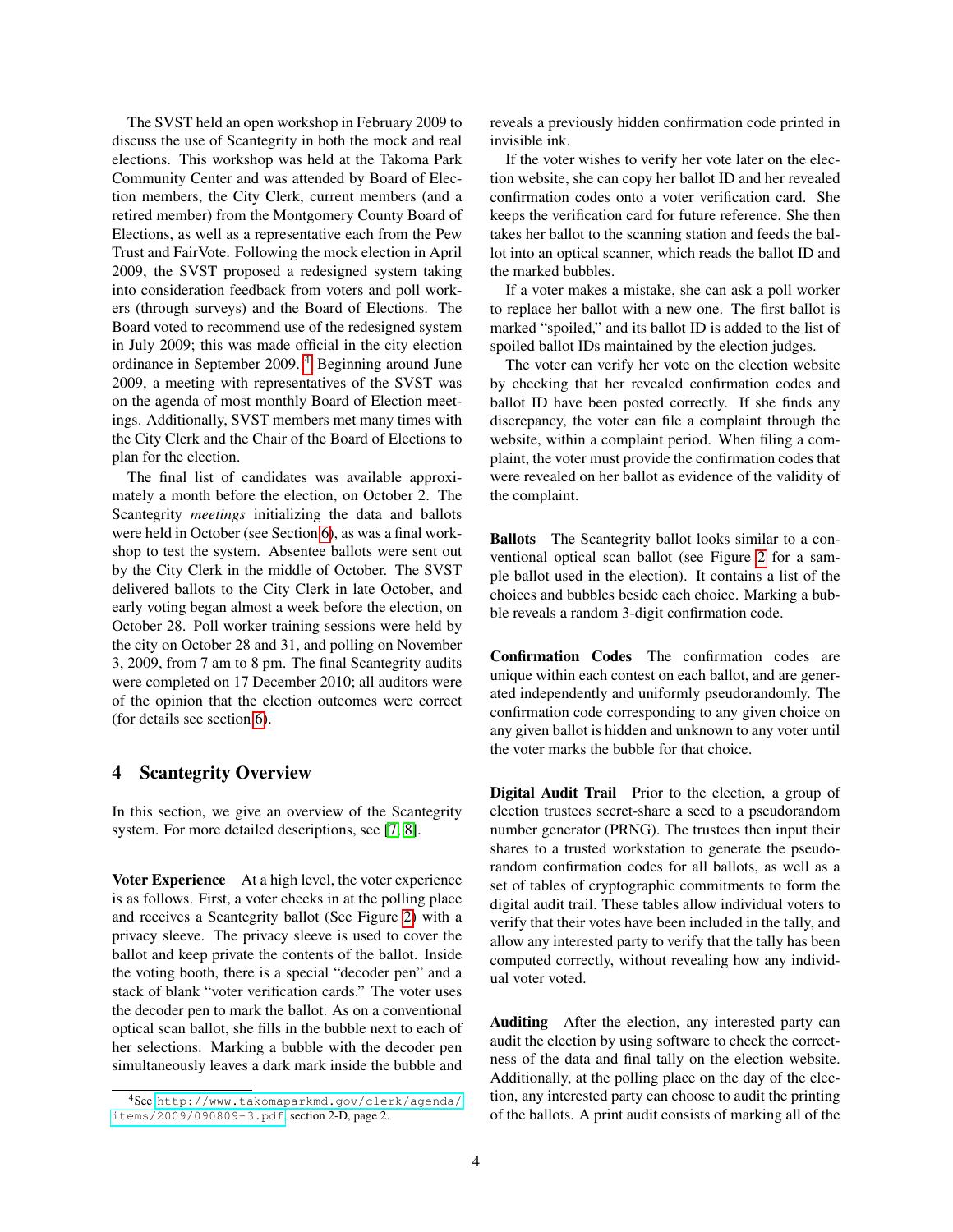bubbles on a ballot, and then either making a photocopy of the fully-marked ballot or copying down all of the revealed confirmation codes. The ballot ID is recorded by an election judge as audited. After the election, one can check that all of the confirmation codes on the audited ballot, and their correspondence with ballot choices, are posted correctly on the election website.

### <span id="page-4-0"></span>5 Implementation

The election required a cryptographic *backend*, a *scanner*, and a *website*. These 3 components form the basic election system and their interaction is described in Figure [1.](#page-5-0) In addition, Takoma Park required software to resolve write-in candidate selections and produce a formatted tally on election night.

Scantegrity protects against manipulation of election results and maintains, but does not improve, the privacy properties of optical scan voting systems that use serial numbers. To compromise voter privacy using Scantegrity features, an attacker must associate receipts to voters and determine what confirmation numbers are associated to each candidate. This is similar to violating privacy by other means; for example, an attacker could compromise the scanner and determine the order in which voters used the device, or examine physical records and associate serial numbers to voters. The scanner and backend components protect voter privacy, but the website and the write-in candidate resolver do not because they work with public information only.

Each component is written in Java. We describe the implementation and functions of each one in the following sections.

Backend The cryptographic backend that provides the digital audit trail is a modified version of the Punchscan backend [\[21\]](#page-15-7). This backend is written in Java 1.5 using the BouncyCastle cryptography library.  $5\,$  $5\,$  Key management in the Punchscan backend is handled by a simple threshold [\[25\]](#page-15-20) cryptosystem that asks for a username and password from the election officials.

We chose the Punchscan backend over newer proposals [\[7\]](#page-15-17) because it had already been implemented and tested in previous elections [\[13,](#page-15-21) [28\]](#page-15-22). At the interface between the Scantegrity frontend and the Punchscan backend, as described in [\[23\]](#page-15-23), the permutations used by Punchscan are matched to a permutation of precomputed confirmation codes for Scantegrity that correspond to the permutation of codes printed on the ballot.

The Punchscan backend uses a two-stage mix process based on cryptographic commitments published before the election. Each mix, the *left mix* and the *right mix*, takes marked positions as input, shuffles the ballots, and reorders each marked position on each ballot according to a prescribed (pre-committed) permutation. The result is the set of cleartext votes, where position 0 corresponds to candidate 0, 1 to 1, etc. Between the two mixes, for example, position 0 may in fact correspond to candidate 5, depending on the permutation in the *right mix*.

The Punchscan backend partitions [\[22\]](#page-15-24) each contest such that each contest is treated as an independent election with a separate set of commitments. In the case of Takoma Park, each ward race and the mayor's race are treated as separate elections. (The announcement of separate mayoral race vote counts for each ward is required by Takoma Park). The scanner is responsible for creating the input files for each individual election.

Election officials hold a series of meetings using the backend to conduct an election. Before the election, during *Meeting 1* (Initialization), they choose passwords that are shares of a master key that generates all other data for the election in a deterministic fashion. After each meeting, secret data (such as the mapping from confirmation codes to candidates) is erased from the hard drive and regenerated from the passwords when it is needed again. In Meeting 1 the backend software creates a digital audit trail by committing to the Punchscan representation of candidate choices and to the *mixset*: the left and right mix operations for each ballot. Later, during *Meeting 2* (Pre-Election Audit), the backend software responds to an audit of the trail demonstrating that the mixset decrypts ballots correctly. At this time, the backend also commits to the Scantegrity front-end, consisting of the linkage between the Scantegrity front-end and its Punchscan backend used for decryption.

After the election, election officials run *Meeting 3* (Results), publishing the election results and the voted confirmation numbers. For the purposes of the tally audit, the system also publishes the outputs of the left and right mixes. In *Meeting 4* (Post-Election Audit), officials respond to the challenges of the tally computation audit. Either the entire *left mix* or the entire *right mix* operations are revealed, and the auditor checks them against data published in *Meeting 3*.

The *Meeting 4* audit catches, with probability one half, a voting system that cheats in the tally computation. To provide higher confidence in the results, the backend creates multiple sets of left and right mixes; in Takoma Park, we created 40 sets for each election, 20 of which were audited. Given 2 contests per ballot and 40 sets of left and right mixes, there are a total of 160 commitments per ballot in the audit trail, in addition to a commitment per contestant per ballot for each confirmation number (15-18, depending on the Ward).

The implementation uses two classes of "random" number sources. The first is used to generate the dig-

<span id="page-4-1"></span><sup>5</sup><http://www.bouncycastle.org>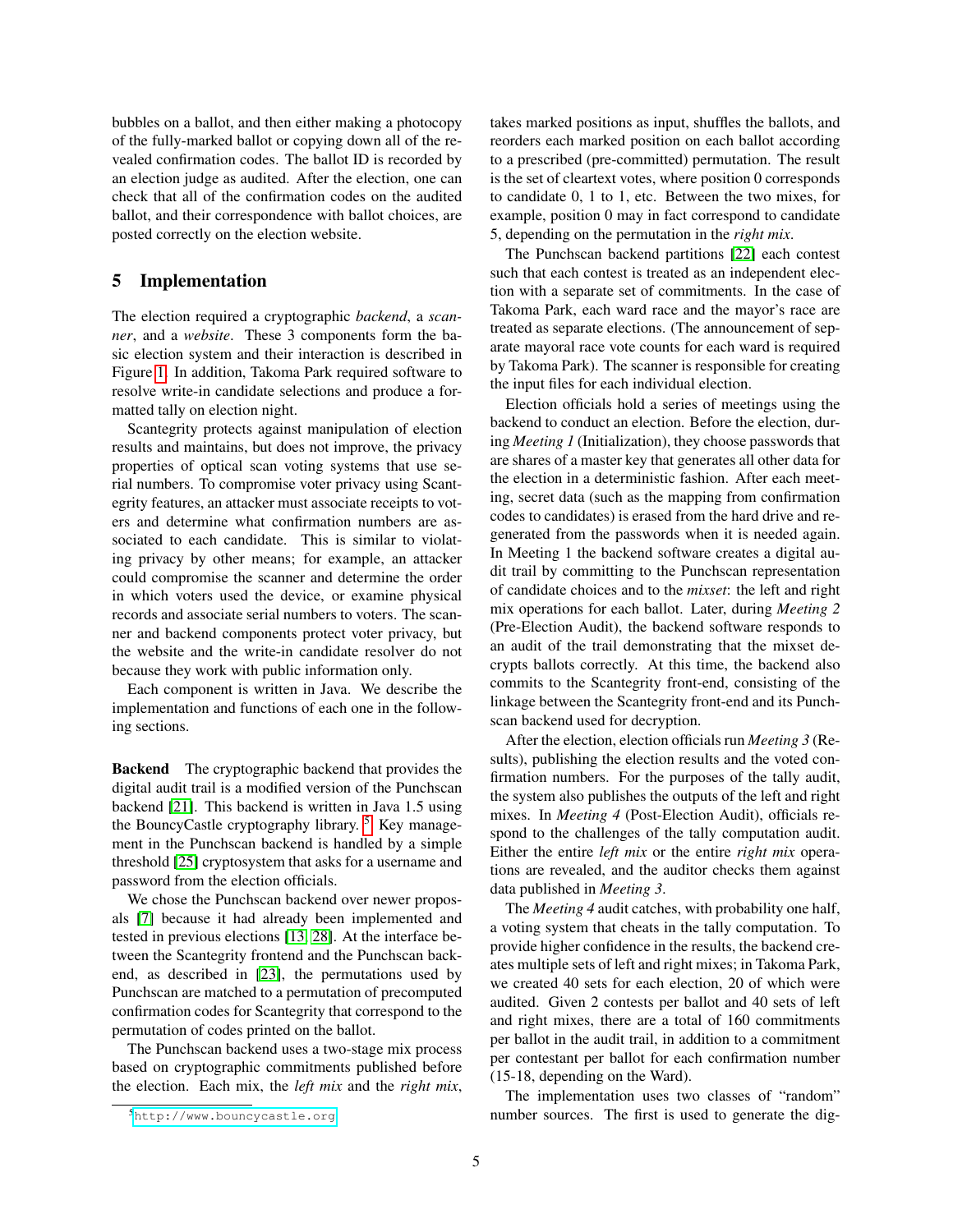

<span id="page-5-0"></span>Figure 1: Election Workflow. The core election work flow in Scantegrity is similar to an optical scan election: a software backend creates ballot images that are printed, used by voters, and scanned. The results are fed to the backend which creates the tally. The audit capacity is provided by 3 extra steps: (1) create the initial digital audit trail and audit a portion of it, (2) audit the ballots to ensure correctness when printing, and (3) audit the final tally.

ital audit trail, and the second is used for auditing the trail. Both types of sources must be unpredictable to an adversary, and we describe each in turn.

*Digital Audit Trail* The Punchscan backend generates the mixes and commitments using entropy provided by each election official during initialization of the threshhold encryption. This provided a "seed" for a pseudorandom number generator (based on the SHA256 hash function).

We also used this random source to generate the confirmation numbers when changing the Punchscan backend to support Scantegrity. Unfortunately, we introduced an error in the generation when switching from alphanumeric to numeric confirmation numbers as a result of findings in the Mock election (see Section [2\)](#page-1-0). This resulted in approximately 8.5 bits of entropy as opposed to the expected 10 bits. We discovered this error after we started printing and it was too late to regenerate the audit trail.

The error increased the chance that an adversary could guess an unseen confirmation code to approximately one in 360 rather than the intended one in 1000; a small decrease in the protection afforded against malicious voters trying to guess unseen codes in order to discredit the system.

*Auditing* Random numbers are needed to generate challenges for the various auditing steps (print audit, randomized partial checking). These numbers should be unpredictable in advance to an adversary. They should also be "verifiable" after the fact as having come from a "truly random" source that is not manipulable by an adversary.

We chose to use the closing prices of the stocks in the Dow Jones Industrial Average as our verifiable but unpredictable source to seed the pseudorandom number generator (the use of stock prices for this purpose was first described in [\[11\]](#page-15-25)). These prices are sufficiently unpredictable for our purposes, yet verifiable after the fact. However, it turns out that post-closing "adjustments" can sometimes be made to the closing prices, which can make these prices less than ideal for our purposes in terms of verifiability.

Scanner Software The original intent of Scantegrity was to build on top of an existing optical scan system. There was no pre-existing optical scan system in use at Takoma Park, so we implemented a simple system using EeePC 900 netbooks and Fujitsu 6140 scanners.

The scanning software is written in Java 1.6. It uses a bash shell script to call the SANE scanimage program <sup>[6](#page-5-1)</sup> and polls a directory on the filesystem to acquire ballot images. Once an image is acquired it uses circular alignment marks to adjust the image, reads the barcode using the ZXing QRCode Library,  $7$  and uses a simple threshold algorithm to determine if a mark is made on the ballot.

Individual races on each ballot are identified by ward information in the barcode, which is non-sequential and randomly generated. The ballot id in the barcode and the web verification numbers on each ballot are different numbers, and the association between each number type is protected by the backend system. Write-in candidate areas, if that candidate is selected by the voter, are stored as clipped raw images with the ballot scan results. Ballot scan results are stored in a random location in a memory mapped file.

The current implementation of the scanning software does not protect data in transit to the backend, which poses a risk for denial of service. Checking of the correctness of the scanner is done through the Scantegrity audit. The data produced by the scanner does not compromise voter privacy, but—assuming an attacker could intercept scanner data—voter privacy could be compromised at the scanner through unique write-in candidates on the ballot, through a compromised scanner, by bugs in the implementation, or by relying on the voter to make readable copies of the barcode to get a ballot id.

<span id="page-5-1"></span><sup>6</sup><http://www.sane-project.org/>

<span id="page-5-2"></span><sup>7</sup><http://code.google.com/p/zxing/>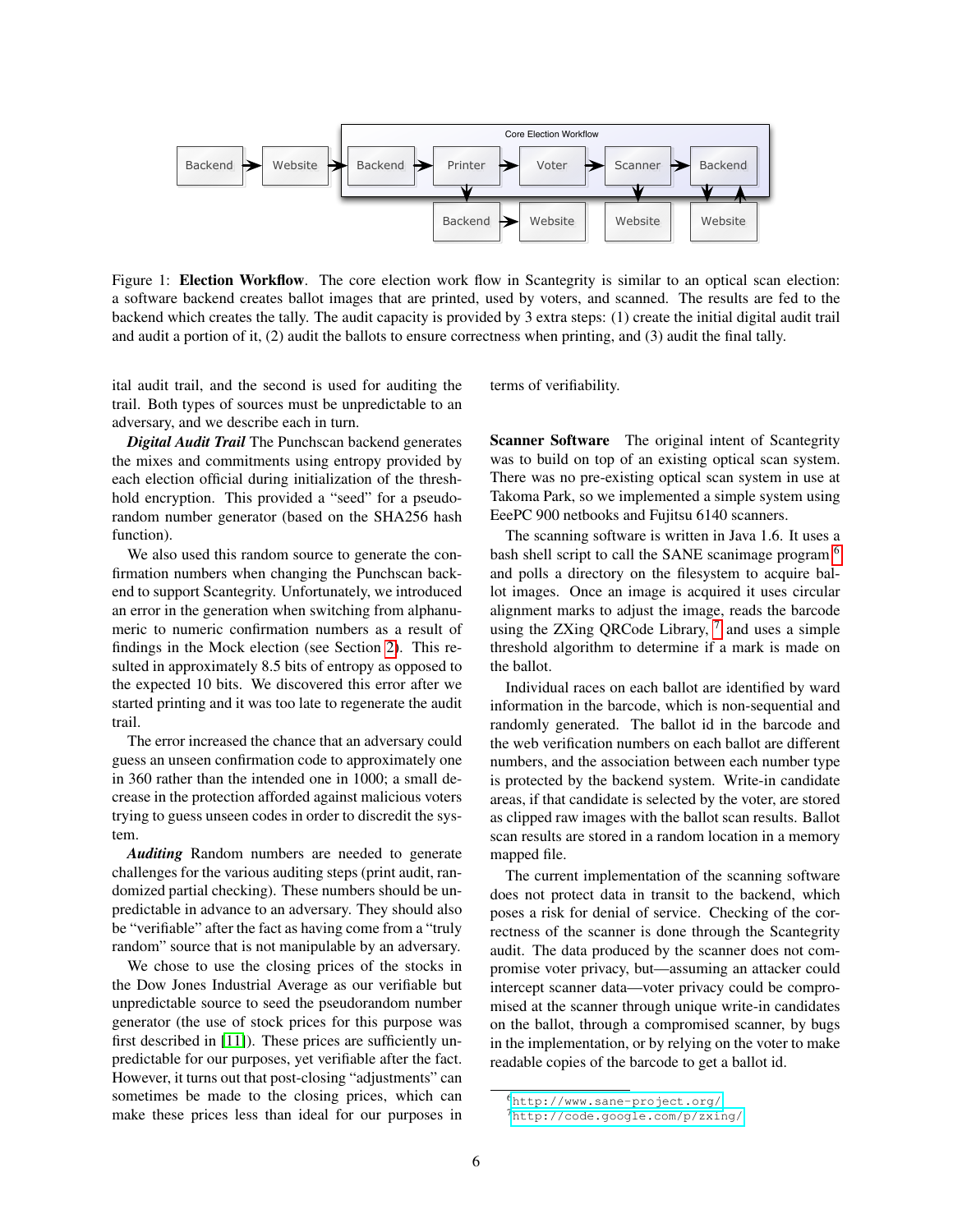Tabulator/Write-In Software At the request of Takoma Park we created an additional piece of software, the Election Resolution Manager (ERM), that allows election judges to manually determine for each write-in vote what candidate the vote should be counted toward. The other responsibility of the ERM is to act as part of the backend. It collates data from each scanner and prepares the input files for the backend.

To resolve write-ins with this software, the user cycles through each image, and either types in the name of the intended candidate or selects the name from a list of previously identified candidates composed of the original candidates and any previously typed candidate names. The user is not shown the whole ballot, so he does not know what the other selections are on that ballot, or what rank the write-in was given. We call this process *resolving* a vote because the original vote is changed from the generic "Write-In" candidate to the candidate that was intended by the voter. The ERM produces a PDF of each image, the candidate selection for that image, and a unique number to identify the selection.

Scantegrity handles write-in candidates just like other optical scan systems by treating the write-in position as a candidate. Therefore, the backend does not know how each write-in position was resolved, and two results records are created: one with write-in resolution provided by the ERM, and one without write-in resolution provided by the backend.

To check the additional record generated by the ERM, an observer reduces the resolved results record and verifies that the set of resolved ballots is the same as the set of unresolved ballots. To audit that the judges chose the correct candidates for each write-in, the observer refers to the PDF generated during write-in resolution. The PDF allows the observer to reference each resolved ballot entry in the resolved results file and verify that the image was properly transcribed.

One caveat of this approach is that if a write-in candidate wins, a malicious authority could modify these images to change results, but could not deny that the writein position had received a winning number of votes. This situation would require additional procedures to verify the write-ins (e.g. a hand count, and/or careful audit of the transcriptions by each judge).

Website Beyond communicating the election outcome itself, the role of the election website is to serve as a "bulletin board" (BB) to broadcast the cryptographic audit data set (i.e., cryptographic commitments, responses to audit challenges, etc). In addition, voters can use this website to check their receipts, and file a dispute if the receipt is misreported. We provided an implementation with these features written in Java 1.6. It used the Stripes

Framework <sup>[8](#page-6-0)</sup> and an Apache Derby database backend. <sup>[9](#page-6-1)</sup> In practice, we only used part of this implementation.

Originally, our plan was to have Takoma Park host the website, but officials chose a hybrid approach where they hosted election information and results. That website would link to our server to provide a receipt checking tool and audit data. After the election, officials would provide us with a copy of the public data files to publish. This decision caused a number of changes to our approach.

We decided to only use the receipt checking code from the implementation, and, to make downloading more convenient for auditors, post all election data on our publicly available subversion repository. [10](#page-6-2) Additionally, both auditors agreed to mirror the data.

A primary security requirement for the Scantegrity BB is to provide authenticated broadcast communication from election officials to the public. We met this requirement with digital signatures. A team member (Carback) created signed copies of each file with gnupg  $11$  using his public key from May 28, 2009.

Without authenticated communication, it would be impossible to prove if different results were provided to different people. Our specific approach to the website requires observers to verify signatures and check with each other if they receive identical copies of the data (and verify the consistency of the signatures over time). Our auditors, Adida and Zagorski, performed these actions, but we do not know the extent of this communication otherwise. As usual with our approach to Scantegrity, we are enabling detection of errors (genuine or malicious).

There are several potential threats to the bulletin board model–we will briefly enumerate some of them. At a high level, threats pertain primarily to misreporting of results, or to voter identification. With regard to results reporting, an adversary may attempt to misreport results by substituting actual election data with false data. In the event that all parties verify signatures of information they receive, and check consistency with the signed files, incorrect confirmation codes on the bulletin board would be detected by voters, and incorrect computation of the tally by anyone checking the tally computation audit. If the voter checking confirmation codes does not check consistency with the rest of the bulletin board (by, for example, downloading the bulletin board data, checking all the signatures and checking that his or her confirmation code is also correctly noted in the entire bulletin board data) he or she may be deceived into believing their ballot was accurately recorded and counted. Similarly, if

<span id="page-6-0"></span><sup>8</sup><http://www.stripesframework.org/>

<span id="page-6-2"></span><span id="page-6-1"></span><sup>9</sup><http://db.apache.org/derby/>

<sup>10</sup>[http://scantegrity.org/svn/data/](http://scantegrity.org/svn/data/takoma-nov3-2009/)

[takoma-nov3-2009/](http://scantegrity.org/svn/data/takoma-nov3-2009/)

<span id="page-6-3"></span><sup>11</sup><http://www.gnupg.org/>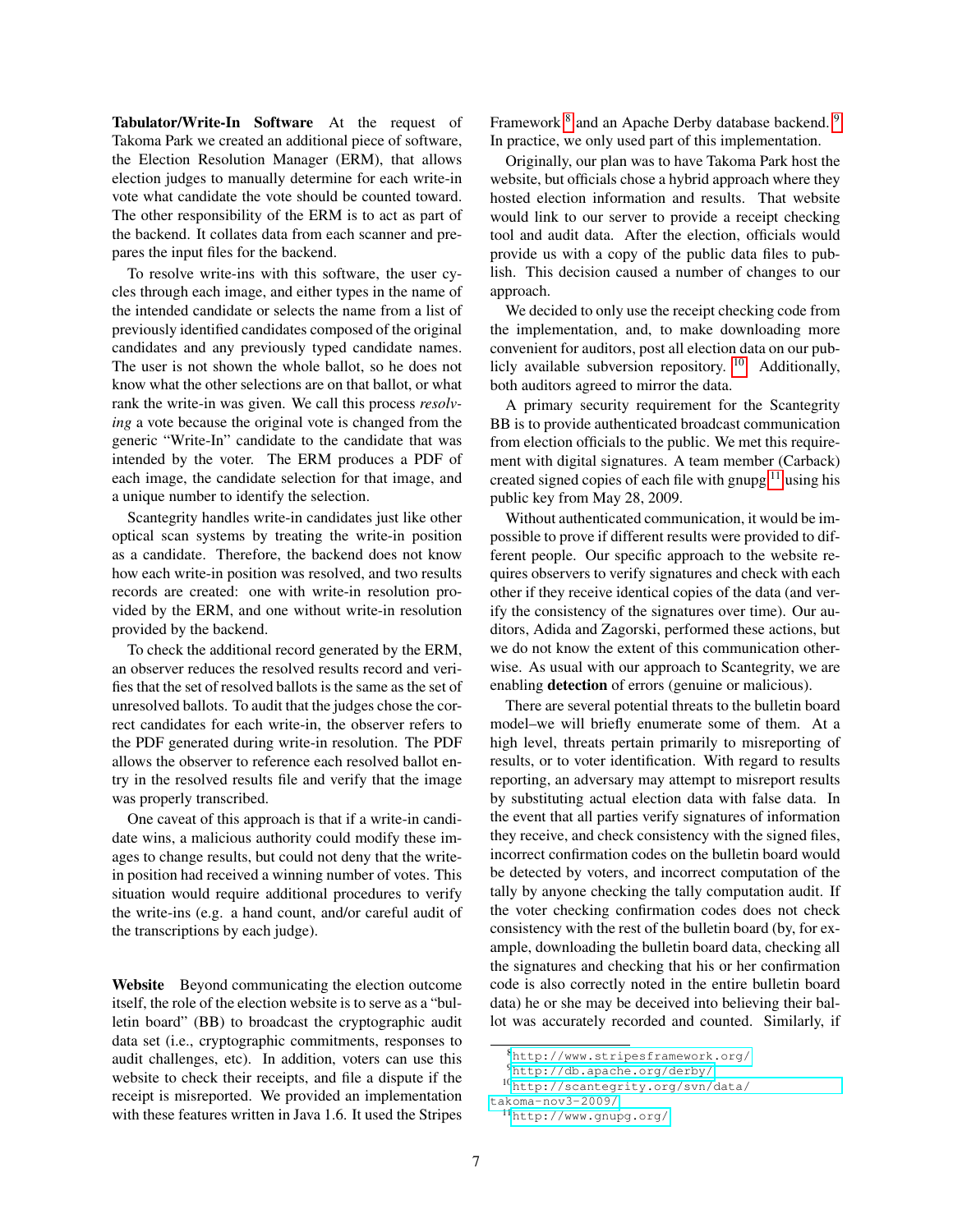the various signatures are not cross checked across individuals or observed over time, an adversary may replace the confirmation codes after they have been checked, or send different ones to voters and to auditors. An adversary may also attempt an identification attack, whereby the objective is to link voter identities with receipt data, such as by recording IP addresses of voters who check their receipts.

## <span id="page-7-0"></span>6 The Election

In this section, we describe the election as events unfold chronologically over time.

### 6.1 Preparations

Preparations for the election include running the first 2 backend meetings, and creating the ballot.

Independent Auditors The Board of Elections requested cryptographers Dr. Ben Adida (Center for Research on Computation and Society, Harvard University) and Dr. Filip Zagórski (Institute of Mathematics and Computer Science, Wroclaw University of Technology, Poland) to perform independent audits of the digital data published by Scantegrity in general, and of the tally com-putation in particular. Dr. Adida<sup>[12](#page-7-1)</sup> and Dr. Zagórski<sup>[13](#page-7-2)</sup> maintained websites describing the audits and the results of the audits, and Dr. Adida also blogged the audit. [14](#page-7-3) Before the election, Dr. Adida pointed out several instances when the Scantegrity information was insufficient; Scantegrity documentation was updated as a result.

The Board of Elections also requested Ms. Lillie Coney (Associate Director, Electronic Privacy Information Center and Public Policy Coordinator for the National Committee for Voting Integrity (NCVI)) to perform print audits on Election Day. Ms. Coney chose ballots at random through the day, exposed the confirmation codes for all options on the ballot, and kept these with her until after the end of the complaint period, when Scantegrity opened commitments to all unvoted and unspoiled ballots (and hence to all ballots she had audited). Ms. Coney then checked that the correspondence between codes and confirmation numbers on her ballots matched those on the website.

Both tasks, of print audits and digital data audits, can be performed by voters. Digital data audits can also be performed by any observers. In future elections, when the general population and Takoma Park voters are more

[takomapark2009audit/](http://sites.google.com/site/takomapark2009audit/)

[takoma-park-2009/](http://benlog.com/articles/category/takoma-park-2009/)

familiar with end-to-end elections, it is anticipated that voters (and, in particular, candidate representatives) will perform such audits.

Meeting 1 Four election officials (the City Clerk, the Chair, Vice Chair and a member of the Board of Elections: Jessie Carpenter, Anne Sergeant, Barrie Hofmann and Jane Johnson, respectively) were established as election trustees in *Meeting 1*, held on October 12 2009.

It was explained to the trustees that, through their passwords, they would generate the confirmation codes and share the secret used to tally election results. Further, it was explained that, without more than a threshold of passwords, the election could not be tallied by Scantegrity, and that if a threshold number of passwords was not accessible (if they were forgotten, for example, or trustees were unavailable due to sickness) the only available counts would be manual counts. A threshold of two trustees was determined based on anticipated availability of the officials, and it was explained that two trustees could collude to determine the correspondence between confirmation numbers and codes, and hence that each trustee should keep her password secret.

The trustees generated commitments to the decryption paths for each of 5000 ballots per ward (for six wards). Scantegrity published the commitments on October 13 2009 at 12:13am.

Meeting 2 In *Meeting 2*, held on October 14, 2009, trustees used Scantegrity-written code to respond to challenges generated using stock market data at closing on October 14. Half of the ballot decryption paths committed to in *Meeting 1* were opened. Additionally, trustees constructed ballots (associations between candidates and confirmation codes) at this meeting, and generated commitments to them. Scantegrity published the stock market data, the challenges, and the responses.

Ballot Design The ballot used for the 2009 election was based on ballots used for the 2007 election. We made the conscious choice to modify (as little as possible) a design already used successfully in a past election, and not to use the ballot we had designed for the mock election. The main reason for reusing the ballot design was that it would be familiar to voters. The ballot was required to contain instructions in both English and Spanish: marking instructions, instructions for write-ins, instructions for IRV and any Scantegrity-related instructions (see Figure [2\)](#page-8-0).

Printing Ballots We use "invisible" ink to print the marking positions that reveal confirmation codes to voters. We used refillable inkjet cartridges in multiple color

<span id="page-7-1"></span><sup>12</sup>[http://sites.google.com/site/](http://sites.google.com/site/takomapark2009audit/)

<span id="page-7-3"></span><span id="page-7-2"></span><sup>13</sup><http://zagorski.im.pwr.wroc.pl/scantegrity/> <sup>14</sup>[http://benlog.com/articles/category/](http://benlog.com/articles/category/takoma-park-2009/)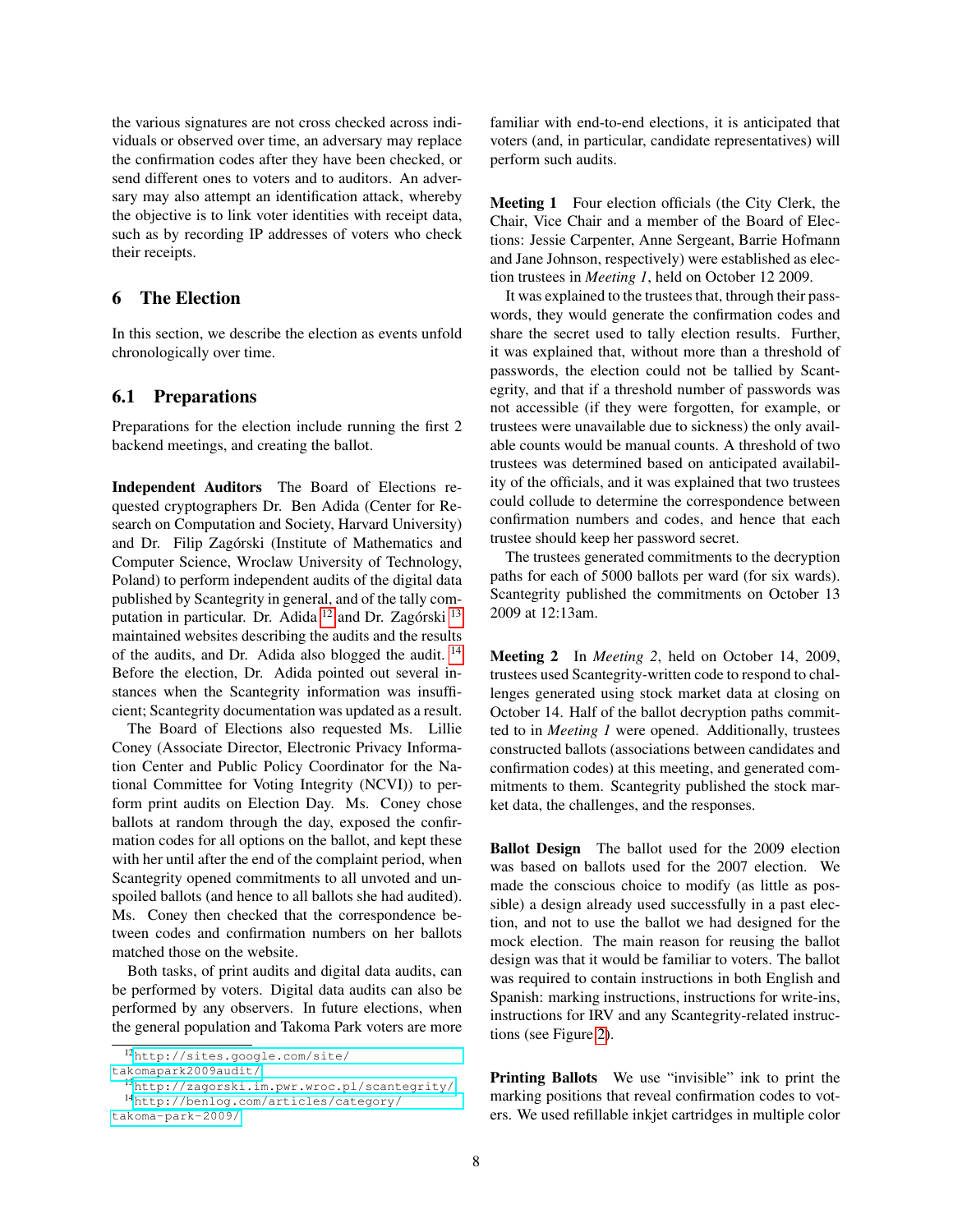| Tear-off line | Ward number |  |  |
|---------------|-------------|--|--|
|               |             |  |  |
|               |             |  |  |

| Ward number - | $\rightarrow$ 1-392060 |
|---------------|------------------------|
| Stub Number:  |                        |

#### City of Takoma Park, Maryland **MUNICIPAL ELECTION NOVEMBER 3, 2009**

#### **OFFICIAL BALLOT - WARD 1**

Instructions: Vote for candidates by indicating your firstchoice candidate, your second-choice candidate, and so on.<br>You are free to rank only a first choice if you wish.

Do not fill in more than one oval per column. Do not fill in more than one oval per candidate. Do not skip numbers in the ranking sequence.

To vote for a person whose name is not printed on the ballot, write the name in the space provided and fill in one box in the column indicating your ranking of the write-in candidate

If you make a mistake on your ballot, return it to the judge and get another.

Do not make any identifying marks on your ballot.

When you mark an oval to rank a candidate, a code will be revealed that you may later use to verify your vote online. See the instruction sheet in the voting booth.

#### Ciudad de Takoma Park, Maryland **ELECCIONES MUNICIPALES** 3 DE NOVIEMBRE DE 2009

#### **BOLETA OFICIAL- DISTRITO ELECTORAL 1**

Instrucciones: Vote por los candidatos indicando el candidato que sea su primera opción, el candidato que sea su segunda opción, y<br>así sucesivamente. Si lo desea, puede limitarse a seleccionar solamente al candidato que sea su primera opción.

No rellene más de una casilla por cada columna. No rellene más<br>de una casilla por cada candidato. No salte números en la secuencia de clasificación por orden.

Para votar por una persona cuyo nombre no esté impreso en la boleta, escriba el nombre en el espacio provisto y rellene una casilla en la columna para indicar el orden de clasificación del candidato que se ha añadido

Si usted comete un error en su boleta, devuélvasela al juez y pida otra.

No haga marcas en su boleta que puedan identificarlo.

Cuando usted marque la casilla para votar por un candidato, verá un código que podrá usar posteriormente para verificar su voto por Internet. Vea la hoja de instrucciones en la cabina de votación.



<span id="page-8-0"></span>Figure 2: An unmarked Takoma Park 2009 ballot for Ward 1 showing instructions in Spanish and English, the options, the circular alignment marks, the 2D barcode, the ballot serial number (on the stub, meant for poll workers to keep track of the number of ballot used) and the online verification number (for voters to check their codes). The true ballot was printed on legal size paper and was hence larger than shown.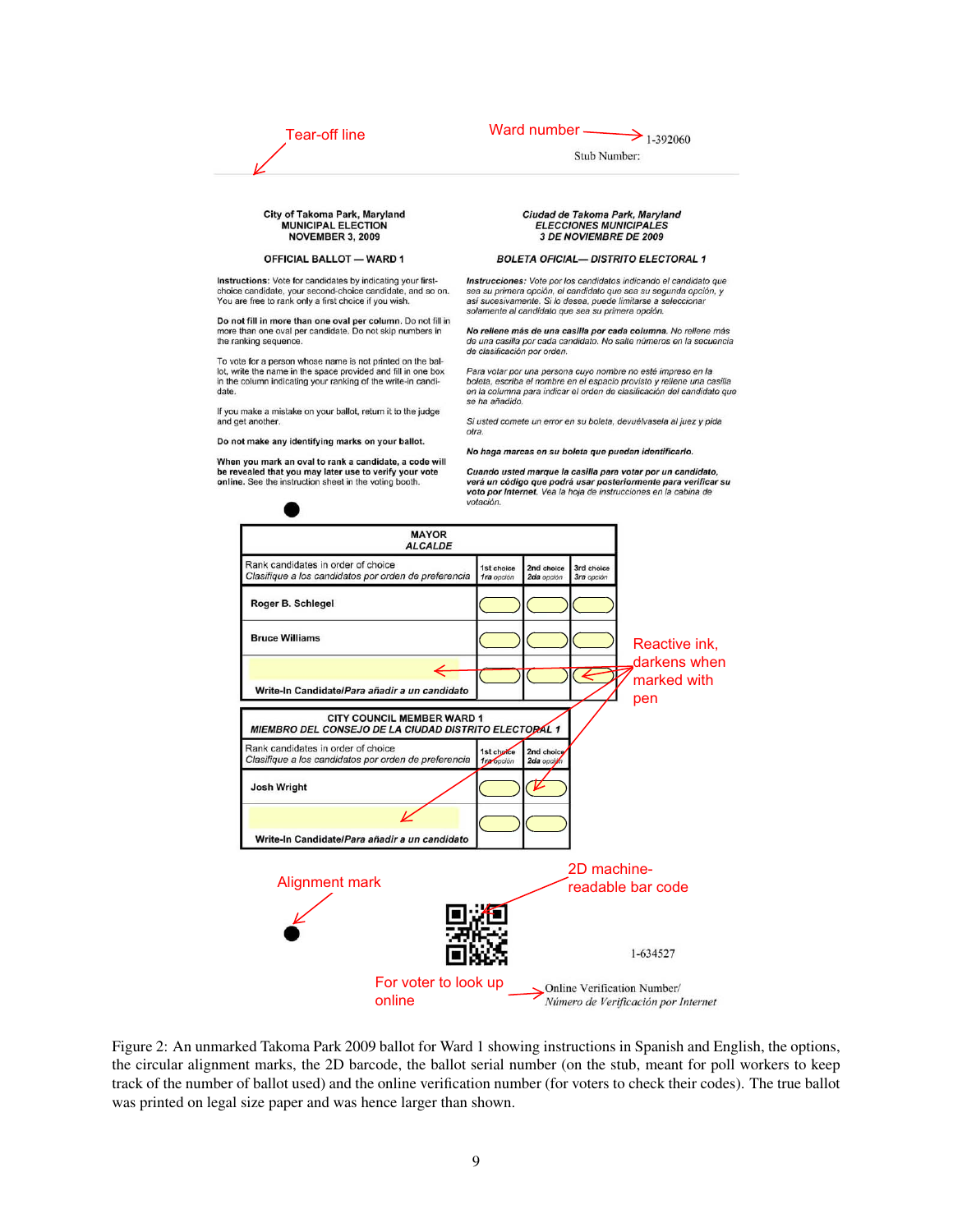positions of an Epson R280 printer to print confirmation codes. The ink is not actually invisible, but looks like a yellow bubble before marking and a dark bubble with light yellow codes after marking. <sup>[15](#page-9-0)</sup>

We initially began printing with 6 printers, but they proved unreliable. It was our expectation that using large amounts of commodity hardware would scale, but it did not. We did not anticipate the number of failure modes we experienced and our printing process was delayed by approximately 1 and a half days.

Ballot Delivery Mail-in (absentee) ballots were delivered to the City Clerk on 16 October. Early, in-person voting ballots were delivered on October 27 for early voting on October 28, and all other ballots a couple of days later on October 30.

*Absentee ballots* were identical to in-person voting ballots except they did not contain online verification numbers and voters were not given any instructions on checking confirmation numbers online. They were returned by mail in double envelopes and scanned with the early votes. Confirmation numbers for these ballots were, however, made available online after scanning, so that there was no distinction in published data between absentee and in-person voted ballots.

The board decided to issue ballots without confirmation numbers due to the small number of anticipated absentee votes and the costs associated with mailing ballots with special pens. Mailing the ballots with confirmation codes would allow verification of confirmation codes, but opens up new attacks: the possibility of false charges of election fraud by adversaries who might expose confirmation codes and reprint ballots, or use expensive equipment to attempt to determine the invisible codes. Strong verification for absentee ballots is an ongoing research subject within the Scantegrity team.

*Early in-person voters* used Scantegrity ballots with all Scantegrity functionality, except that the early votes were scanned in after the polls closed on Election Day, and not by voters themselves. Voters were, however, provided verification cards and could check confirmation codes for these ballots online.

Poll Worker Training Several training sessions were held in the weeks prior to the election. Manuals from the previous election were updated and a companion guide was created with Scantegrity-specific instructions. Election judges were given these two manuals, and a member from our team demonstrated the voting process at one session.

Voter Education Voter education for this election focused on online verification. Articles in the City newspaper before the real election indicated that voters could check confirmation numbers online; this was also announced on the city's election website. [16](#page-9-1)

Scanner Setup We attempted to minimize, not prevent, [17](#page-9-2) the potential for using the wrong software by installing our software on top of Ubuntu Linux on SD flash cards, setting the "read-only" switch on each card, and setting up the software to read and write to USB sticks. We fingerprinted the first card after testing with the sha1sum utility and cloned it to a second card for the other netbook. Each netbook was set to boot from the card and BIOS configuration was locked with a password.

Both flash cards were checked with the sha1sum utility then placed into the netbook which was placed into a lock box and delivered to Takoma Park. The USB sticks were initialized with scanner configuration files. We uniquely identified each scanner by changing the ScannerID field in the configuration files, then we placed the corresponding USB sticks (3 for each netbook) into the lock box.

Upon delivery of the scanners the day before the election, we gave election officials the lock box keys and showed them how to open the lock boxes. We confirmed with election officials the contents of each box and the officials verified, with our assistance, that the USB memory sticks did not contain any ballot data by looking at the configuration file and making sure the ballot data file was blank. <sup>[18](#page-9-3)</sup> To protect against virus infection on the sticks we set them to read-only for this procedure.

### 6.2 Election Day

On Election Day, November 3, 2009, polls were open from 7 am to 8 pm at a single polling location, the Takoma Park Community Center. Several members of the SVST were present through most of the day in the building in case of technical difficulty. One SVST member was permitted in the polling room at most times as an observer, and a couple of SVST members were present in the vestibule giving out and collecting survey forms through most of the day. Lillie Coney of the Electronic Privacy Information Center, who performed a print audit on the request of the Board of Elections, was present in the polling room through a large part of the day.

<span id="page-9-0"></span><sup>15</sup>See [http://scantegrity.org/˜carback1/ink](http://scantegrity.org/~carback1/ink) for more information on the printing process

<span id="page-9-1"></span><sup>16</sup>[http://www.takomaparkmd.gov/clerk/election/](http://www.takomaparkmd.gov/clerk/election/2009/) [2009/](http://www.takomaparkmd.gov/clerk/election/2009/)

<span id="page-9-2"></span><sup>17</sup>Scantegrity would detect manipulation at the scanner. A better solution would use trusted hardware technology (e.g. a TPM [\[14\]](#page-15-26)).

<span id="page-9-3"></span><sup>&</sup>lt;sup>18</sup>These were the only 2 files on the disk at this time. Additionally, election officials did not check fingerprints on the flash cards. Since no 3rd party had reviewed the code or fingerprinted it they relied on our chain of custody.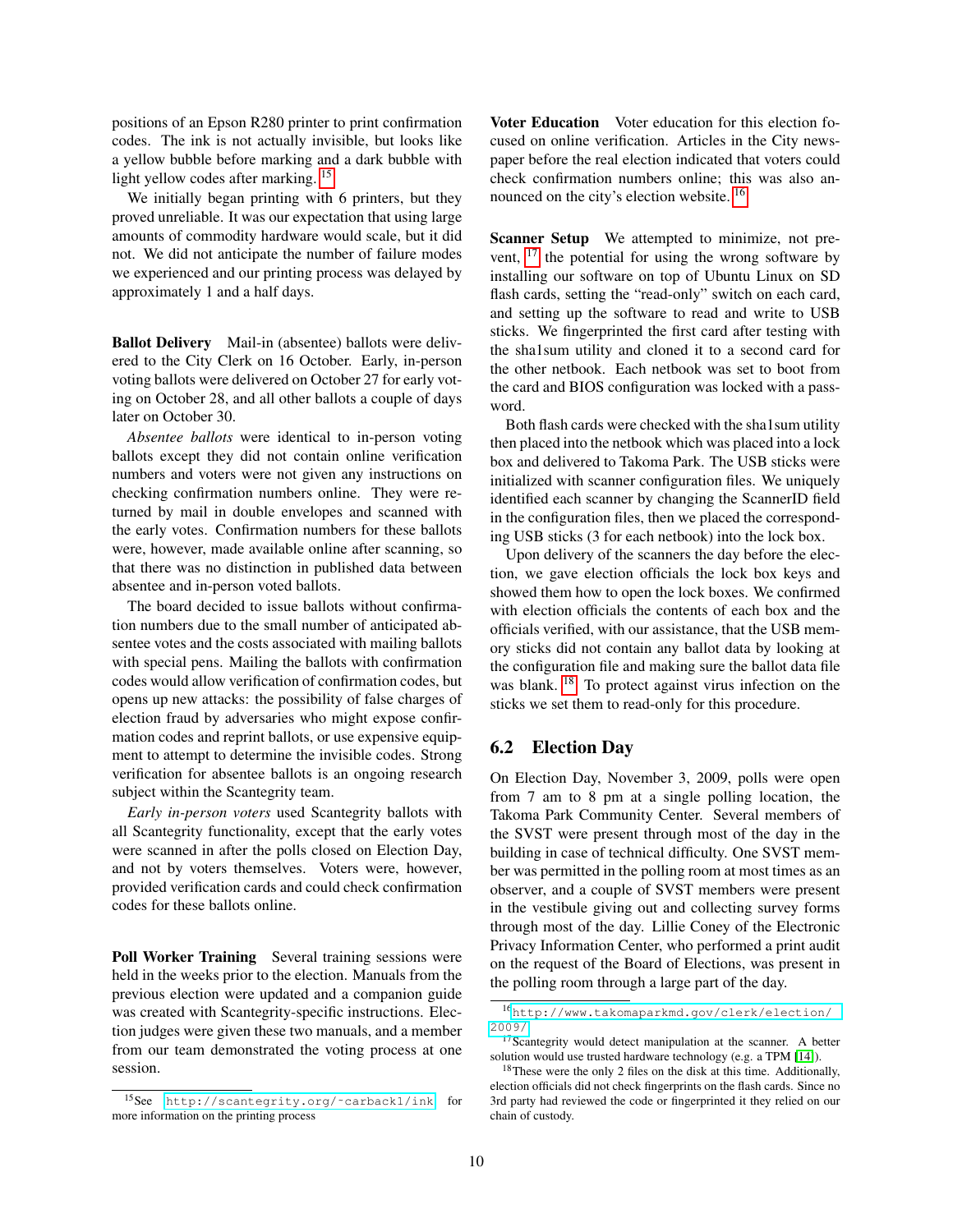Starting the Election The scanner was the only SVST equipment to set up and it was a turn key system. Election judges needed to plug in the USB sticks and power on the netbooks. The scanner was attached to a scanning apparatus, and cables were run into the lockbox that contained the netbook. When ready, the scanner would beep 3 times. After reading a ballot, the scanner would beep 1 time. During shutdown, the scanner would beep another 3 times. If there were any failure modes the scanner would beep continuously or not beep at all.

Election judges set up the check-in tables, pollbooks, and voting booths. The election started on time.

Voting The election proceeded quite smoothly, with very few (small) glitches. An SVST member was able to assist polling officials in fixing a problem with their poll books (not provided by Scantegrity). Voters had some initial problems with the use of the scanner and the privacy sleeve, some seeking assistance from election judges who also had difficulty. After an explanation to the election judges by the Chair of the Board of Elections, the use of the scanner was considerably smoother. With a few ballots, the privacy sleeve was not letting go of the ballots; one ballot was mangled considerably but scanned fine. Seventeen scanned ballots had lines on them that caused the scanner to be unable to read votes, and one ballot had alignment marks manipulated such that it was also unreadable. Images of all unreadable scans are saved, so we were able to manually enter in these votes. Of the seventeen ballots, many ballots had a line in the same location, which is consistent with there being a foreign substance on a ballot put into the scanner. These problems did not affect our ability to count the votes.

During the day, Ms. Coney chose about fifty ballots at random, uniformly distributed across wards, and exposed the confirmation codes for all options for the ballots. A copy of each ballot was made for her to take with her; the copies were signed by the Chair of the BoE. Neither Ms. Coney nor SVST members had any interaction with voters.

Towards the end of the day, after the local NPR station carried clips from an interview with the Chair of the Board of Elections and a voter, the polling station saw a large increase in the number of voters, with the line taking up much of the floor outside the polling room. The SVST prepared to print more ballots, but this was not required. The number of printed ballots ended up being almost twice the number of voted ballots.

Absentee and early voted ballots were scanned in after the closing of polls. Afterward, the scanners were shut down. The chief judge opened each lock box, set all sticks to read only, removed 2 USB sticks (leaving the third with the scanning netbook), and locked the lock box. Our team was given 1 stick for the ERM system. The other was kept by the city.

In *Meeting 3a*, trustees used Scantegrity code to generate results without provisional ballots at about 10 pm. The Chair of the Board of Election announced the results to those present at the polling place at the time (including candidates, their representatives, voters, etc.); this was also televised live by the local TV station. Confirmation codes and the election day tally were posted on the Scantegrity website.

### 6.3 After the Election

On the next day, around 2 pm, results including verified provisional ballots were published. Takoma Park representatives had announced a tally without provisional ballots the night before, and followed with the tally that included verified provisionals in accordance with standard Takoma Park procedures. The final *Meeting 3* results were published on November 4th just before midnight.

The number of registered voters were 10,934 and 1728 votes were cast (15.8%). The city-certified final tally for each contest is provided in Table [1.](#page-11-1) In each race, a majority was won after tallying after the voter's first choice.

Hand Count and Certification Following a hand count performed by representatives from both the SVST and Takoma Park, the Chair of the Board of Elections certified the results of the hand count to the City Council at 7 pm on November 5. The hand count and the Scantegrity count differed because officials were able to better determine voter intent during the hand count. For example, in the mayoral race, the scanner count determined that 646 votes were cast for candidate Schlegel, 972 for Williams, 15 for various write-in candidates, and 90 were not cast. The certified hand count totals were 664 votes for Schlegel, 1000 for Williams and 17 for write-in candidates. Thus 48 of a total of 1681 votes in this race would not have been counted by a scanner count alone. The discrepancy was caused by voters marking ballots outside of the designated marking areas. Such marks, while not read by the scanner by definition, are considered valid votes by Takoma Park law. Similarly, 8 of a total of 447 votes for Ward 1 council member, 8 of 251 for Ward 2, 16 of 431 for Ward 3, 10 of 210 for Ward 4, 2 of 81 for Ward 5 and 11 of 199 for Ward 6 were added to scanner vote totals after hand counting.

Post-Election Audit During *Meeting 4*, held on November 6 at 6 p.m., trustees used Scantegrity-written code to reveal all codes on voted ballots, and to reveal everything for all the ballots that were not spoiled or voted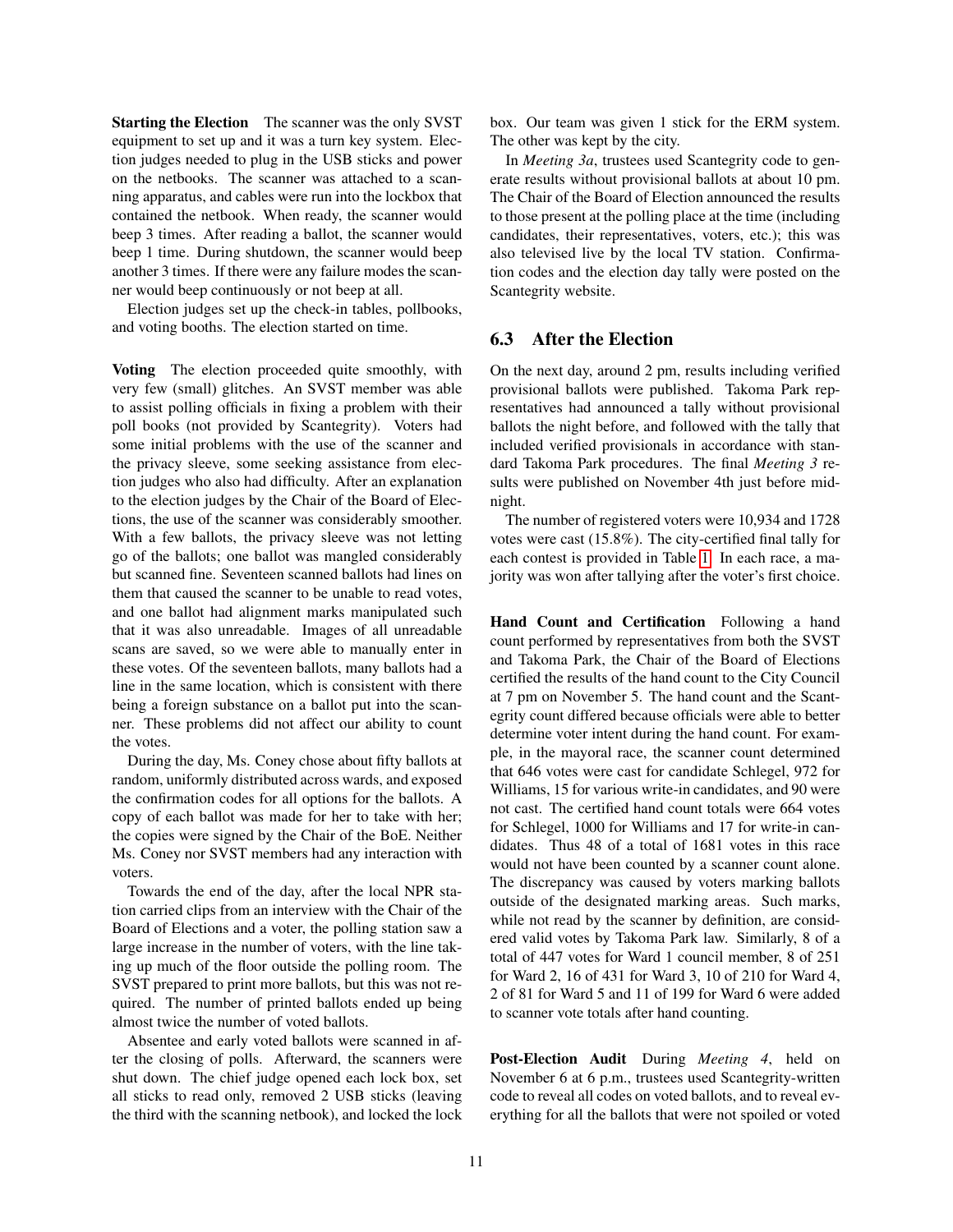| Mayor                 | Votes | Ward   | Councilor    | <b>Votes</b> | Ward   | Councilor            | Votes |
|-----------------------|-------|--------|--------------|--------------|--------|----------------------|-------|
| Roger B. Schlegel     | 664   | Ward 1 | Josh Wright  | 434          | Ward 4 | <b>Terry Seamens</b> | 196   |
| <b>Bruce Williams</b> | 1000  |        | Write-ins    | 13           |        | Eric Mendoza         | 12    |
| Write-ins             | 17    | Ward 2 | Colleen Clay | 236          |        | Write-ins            | 2     |
|                       |       |        | Write-ins    | 15           | Ward 5 | Reuben Snipper       | 71    |
|                       |       | Ward 3 | Dan Robinson | 397          |        | Write-ins            | 10    |
|                       |       |        | Write-ins    | 34           | Ward 6 | Navid Nasr           | 61    |
|                       |       |        |              |              |        | <b>Fred Schultz</b>  | 138   |
|                       |       |        |              |              |        | Write-ins            | 0     |

<span id="page-11-1"></span>Table 1: City certified election results for the Mayor's race and each City Councilman's race.

upon. Trustees also responded to pseudo-random challenges generated by stock market results at closing on November 6. Scantegrity published all data on November 7th around 9am. While the SVST could have chosen to use closing data on an earlier date, such as November 4 or November 5, which could have been more stable, the team chose to stick to its earlier-announced plan (of using the freshest stock market data) for the sake of consistency.

On November 9, 2009, Dr. Adida and Dr. Zagórski independently confirmed that Scantegrity correctly responded to all digital challenges. In particular, they confirmed that the tally computation audit data was correct. Both made available independently-written code on their websites that voters and others could use to check the tally computation commitments. The Chair of the BoE mentions that several voters have shown an interest in running the code made available by Drs. Adida and Zagórski, and that she expects that Takoma Park voters will use the code to perform some audits themselves in the next few months.

Confirmation Codes and Complaints The period for complaints regarding the election (including complaints about missing confirmation codes) expired at 6 pm on November 6. The Scantegrity website recorded 81 unique ballot ID verifications, of which about 66 (almost 4% of the total votes) were performed before the deadline. The SVST was also told by a BoE member that at least a few voters checked codes on auditor websites. Both Dr. Adida and Dr. Zagórski made the confirmation codes available on their websites after the election.

The number of voters who checked their ballots online before the Takoma Park complaint deadline (66), while not large, was sufficient to have detected (with high probability) any errors or fraud large enough to have changed the election outcome. (Detailed calculations omitted here; these calculations are not so simple, due to the use of IRV.)

Scantegrity received a single complaint by a voter who had trouble deciphering a digit in the code and noted it as "0," while the Scantegrity website presented it as "8." The voter requested that codes be printed more clearly in the future. He also stated that if he were not a trusting individual, he would believe that he had proof that his vote was altered.

All codes for all voted ballots were revealed after the dispute resolution period, and all commitments verified by two independent auditors, Dr. Adida and Dr. Zagórski. Hence, the probability that the code was in error is very small, albeit non-zero. Scantegrity does not believe the code was in error, and there were no other complaints regarding confirmation numbers.

Print Audits Dr. Zagórski provided an interface allowing Ms. Coney to check the commitments opened by Scantegrity in Meeting 4 against the candidate/confirmation-code correspondence on the ballots she audited. In her report [\[12\]](#page-15-27), she confirmed that the correspondence between confirmation numbers and candidates on all the printed ballots audited by her was correctly provided by the interface.

Followup The Board of Elections and an SVST representative met to discuss the election and opportunities for improvement several weeks after the election. Both sides were largely satisfied with the election. Conversations have begun regarding the use of Scantegrity in the next municipal election at Takoma Park, to be held in November 2011. No decisions have been taken.

# <span id="page-11-0"></span>7 Surveys and Observations of Voter Experiences

To understand the experiences of voters and poll workers, we timed some of the voters as they voted, asked voters and poll workers to fill out two questionnaires, and informally solicited comments from voters as they left the precinct building. Approved by the Board of Elections and UMBC's Institutional Review Board, our procedures respected the constraint of not interfering with the elec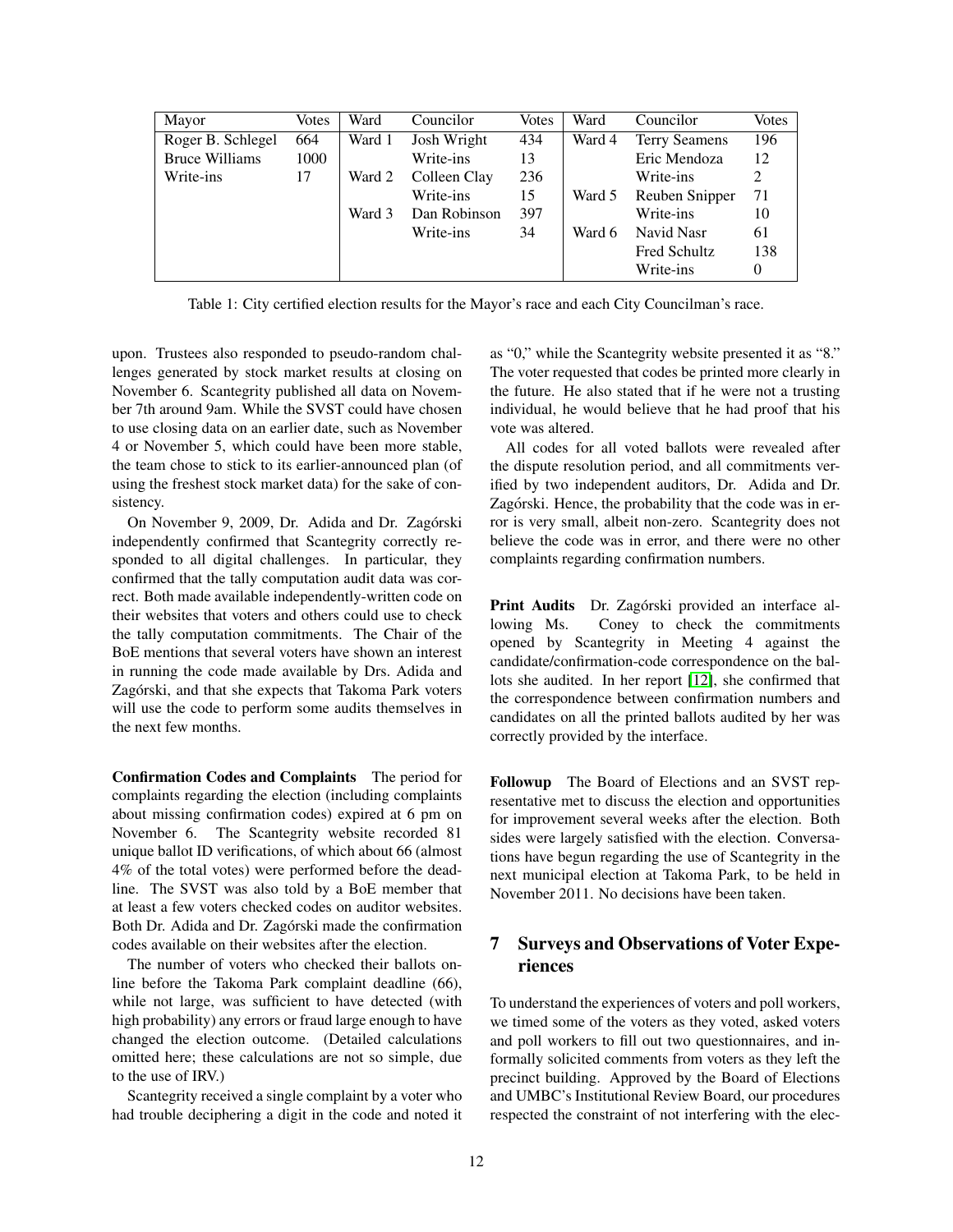tion process. This section summarizes the results of our observations and surveys.

Timing Data Sitting unobtrusively as official observers in a designated area of the polling room for part of the day, two helpers (not members of the Scantegrity team) timed 93 voters as they carried out the voting process. Using stopwatches, they measured the number of seconds that transpired from the time the voter received a ballot to the time the voter began walking away from the scanner.

Voting times ranged from 55 secs. to 10mins. (the second longest time was 385 secs.), with a mean of 167 secs. and a median of 150 secs. On average, voters who appeared older took longer than voters who appeared younger. Most of the time was spent marking the ballot. The average time to vote was significantly faster than during the April 2009 mock election, when voters took approximately 8 mins. on average due primarily to scanning delays [\[26\]](#page-15-18).

The observers noted that many voters did not fully use the privacy sleeve as intended, removing the ballot before scanning rather than inserting the privacy sleeve with the ballot into the scanning slot. Two of the 93 observed voters initially inserted the privacy sleeve upside-down, causing the ballot not to be fed into the scanner (even though the scanner could read the ballot in any orientation). A few ran into difficulties trying to insert the sleeve with one hand while holding something else in the other hand.

Election Day Comments From Voters As voters left the precinct building, members of the Scantegrity team conducting the written surveys, and a helper (a usability expert who is not a member of the Scantegrity team) solicited comments from voters with questions like, "What did you think of the new voting system?" The helper solicited comments 1:30-3:00pm and 7-8pm. A common response was, "It was easy."

Quite a few voters did not understand that they could verify their votes on-line and that, to do so, they had to write down the codenumbers revealed by their ballot choices. Some explained that they intentionally did not read any instructions because they "knew how to vote." Others failed to notice or understand instructions on posters along the waiting line, in the voting booth, on the ballot, and in the Takoma Park Newsletter.

In response, later in the day, we announced to voters as they entered the building that there is a new system; to verify your vote, write down the codenumbers. These verbal announcements seemed to have some positive effect, and there were fewer voter comments expressing lack of awareness of the verification option after we began the announcements. Nevertheless, some voters still were unaware of the verification option. It was a humbling experience to see first-hand how difficult it can be to get across the most basic points effectively, especially the first time a new system is used.

Some of the voters complained about the doubleended pen, not knowing which end to use, or having trouble writing in candidates with the chisel-point (the narrow point was intended for write-ins). A small number of voters had difficulty seeing the codenumbers, perhaps largely because repeatedly pressing too hard could erode the paper. A few voters expressed concern about the difficulty of writing down the codenumbers, had the ballot been much longer or had there been a large number of competing candidates.

Many voters expressed a strong confidence in the integrity of elections, while a small minority expressed sharp distrust in previous electronic election technology. These feelings seemed to be based more on a general subjective belief rather than on detailed knowledge of election procedures and technology. Similarly, those expressing strong confidence in Scantegrity seemed to like the concept of verification but did not understand in detail why Scantegrity provides high outcome assurance.

Survey of Voter Experiences As voters were leaving the precinct, we invited them to fill out two one-sided survey forms: a field-study questionnaire, and a demographics questionnaire. The field study asked voters about the voting system they just used, with most answers expressed on a seven-point Likert scale. The last question invited voters to make any additional suggestions or comments. Each pair of forms had matching serial numbers to permit correlation of the field study responses with demographics. 271 voters filled out the forms.

Fifty-one voters wrote comments on the questionnaires, often pointing out confusion about various aspects of the process but with no consistent theme. (1) Some were unaware of verification option. (2) Some did not realize they were supposed to write down codenumbers. (3) Some found the pens confusing to use: they did not realize that the pens would expose codenumbers, and they did not know which end to use. (4) Some found codenumbers were hard to read. (5) Some did not understand how to mark an IRV ballot. (6) Some did not know how to place the ballot into the scanner. (7) One had no difficulty but wondered if seniors or people who speak neither English nor Spanish might have difficulties. (8) One wondered if the government might be able to discern his vote by linking his IP address used during verification with his ballot serial number and noting the time that he was issued a ballot (this may be possible if the cryptography is broken or in other scenarios, but it would be more direct to have the scanner log how he voted). (9) Many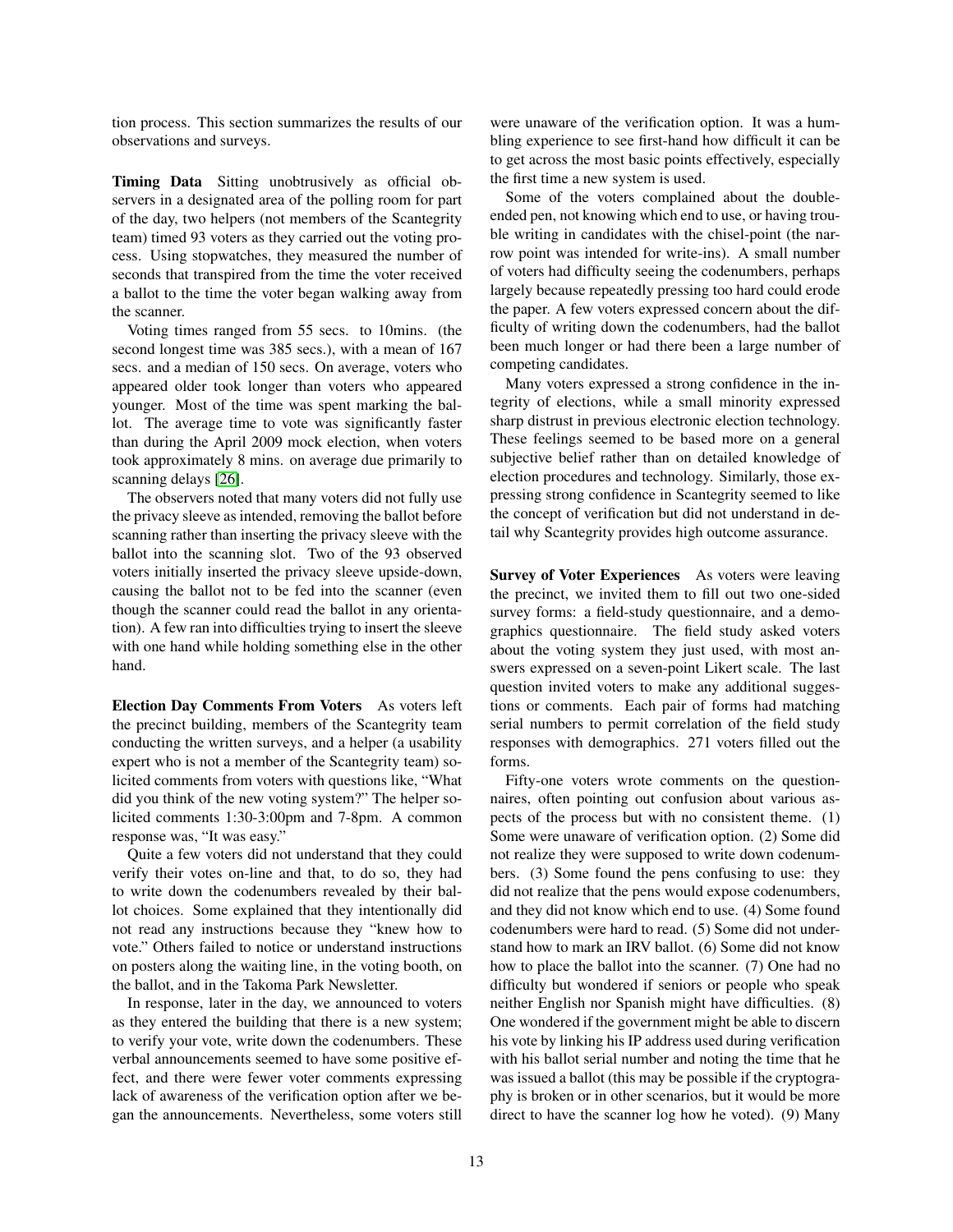suggested that it would have been helpful to have better instructions, including instruction while they wait in line.

Figure [3](#page-14-1) shows how voters responded to four questions from the field study questionnaire. These results strongly show that voters found the voting system easy to use (Question 5), and that they had confidence in the system (Question 13). Question 10 showed that the option to check votes on line increased voter confidence in the election results. Question 9 showed that voters had confidence that the receipt alone did not reveal how they voted; this finding is notable given that it is widely suspected that many people erroneously believe that all E2E receipts reveal ballot choices. We plan to present detailed analysis of our complete survey data in a separate companion paper.

Survey of Poll Worker Experiences Each of the twelve poll workers was given an addressed and stamped envelope with two questionnaires (field study and demographics) to fill out and mail to the researchers after the election. The field study focused on their experiences administering Scantegrity, with most answer expressed on a seven-point Likert scale. This questionnaire also included four open-ended questions. Each pair of forms had matching serial numbers. Five forms were returned.

Poll workers noted the following difficulties. (1) There was too much information. (2) Some voters did not understand what to do, including how to create a receipt. (3) Some voters did not understand how to mark an IRV ballot. (4) The privacy sleeve was hard to use with one hand. (5) The double-ended pens created confusion. (6) Voters, poll workers, and the Scantegrity team have different needs. One wondered if Scantegrity was worth the extra trouble.

They offered the following suggestions: (1) Simplify the ballot. (2) Provide receipts so that voters do not have to copy codenumbers. (3) Develop better pre-election voter education.

### <span id="page-13-0"></span>8 Discussion and Lessons Learned

Overall, this project should be deemed a success: the goals of the election were met, and there were no major snafus. Many aspects of the Scantegrity design and implementation worked well, while some could be improved in future elections.

Technology Challenges Perhaps the most challenging aspect for future elections is scaling up ballot printing. The printers we used were not very reliable.

Variations on the Scantegrity design worth exploring include the printing of voter receipts (rather than having voters copy confirmation codes by hand)—there are clearly security aspects to handle if one does this. The design should also be extended for better accessibility. The special pen might be improved by having only a single medium-tip point, rather than two tips of different sizes. The scanning operation and its interaction with the privacy sleeve should be studied and improved.

The website, while sufficient, might utilize existing research in distributed systems to reduce the expectations on observers and voters. The scanner could also be improved with more sophisticated image analysis, and also to better handle unreadable ballots. It only occured to us after the election that the write-in resolution process could have greater utility if it were expanded to deal with unreadable and unclear ballots.

Real World Deployment of Research Systems As is common with many projects, too much was left until the last minute. Better project management would have been helpful, and key aspects should have been finalized earlier. Materials and procedures should be more extensively tested beforehand.

One of the most important lessons learned is the value of close collaboration and clear communication between election officials and the election system providers (whether they be researchers or vendors).

Another lesson learned is that it is both important to provide voters with clear explanations of the new features of a voting system, and to do so efficiently, with minimal impact on throughput. Resolving the tension between these requirements definitely needs further exploration. For example, it might be worthwhile to have an instructional video explaining the Scantegrity system that voters could watch as they come in. The permanent adoption of Scantegrity II in a jurisdiction would, however, alleviate the educational burden over time, as voters learn the system's features in successive elections.

Comparison with post-election audits It is interesting to compare Scantegrity with the other major technique for election outcome verification: post-election audits. Because these audits do not allow anyone to check that a particular ballot was counted correctly, they do not provide the level of integrity guarantee provided by Scantegrity.

Post-election audits, even those with redundant digital and physical records like optical scan systems, only address errors or malfeasance in the counting of votes and not in the chain of custody.<sup>[19](#page-13-1)</sup> In contrast, end-to-end

<span id="page-13-1"></span><sup>19</sup>Having multiple records may make an attacker's job harder, but note that the attacker only has to change the record that will ultimately be used and/or trusted (not necessarily both). Also, redudancy can work against a system, as changing a digital record in an obviously malicious way may allow time for a more subtle manipulation of the physical record.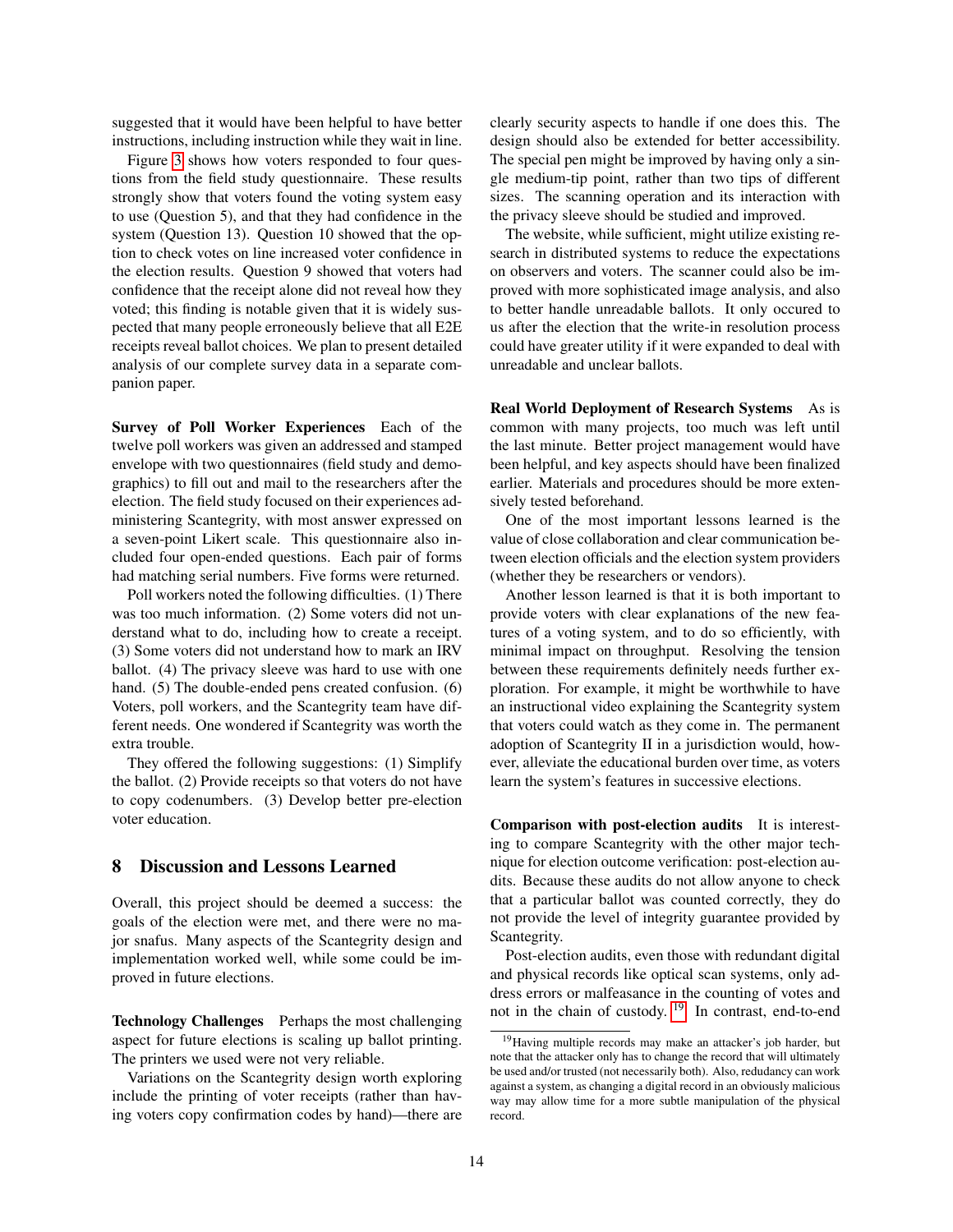

<span id="page-14-1"></span>Figure 3: Voter responses to Survey Questions 5, 9, 10, 13 from all 271 voters completing the survey. Using a sevenpoint Likert scale, voters indicated how strongly they agreed or disagreed with each statement about the voting system they had just used (1 = strongly disagree,  $7$  = strongly agree). Each histogram shows the number of voters responding for each of the seven agreement levels. The four questions shown are the following: (5) Overall, the voting system was easy to use. (9) I have confidence that my receipt by itself does not reveal how I voted. (10) The option to verify my vote online afterwards increases my confidence in the election results. (13) I have confidence in this voting system.

voting systems such as Scantegrity provide a "verifiable chain of custody." Voters can check that their ballots are included in the tally, and anyone—not just a privileged group of auditors—can check that those ballots are tallied as intended.

It must be admitted, however, that the additional integrity benefits provided by Scantegrity II come at the cost of somewhat increased complexity and at the cost of an increased (but manageable) risk to voter privacy (since ballots are uniquely identifiable). That said, some jurisdictions and/or election systems require or use serial numbers on ballots anyway, and we have proposed several possible approaches to appropriately destroy or obfuscate serial number information. Furthermore, it can be argued that a voter wishing to "fingerprint" a ballot can do so without being detected in current paper ballot systems simply by marking ovals in distinctive ways.

### <span id="page-14-0"></span>9 Conclusions

Traditional opscan voting systems have the clear benefit that "votes are verifiably cast as intended"—the voter can see for herself that the ballot is correctly filled out. Yet once her ballot is cast, the voter must place her trust in others that ballots are safely collected and correctly counted. With end-to-end voting systems these last two operations (collecting ballots and counting them) are verifiable as well: voters can verify—using their receipt and a website—that their ballot is safely collected with the others, and anyone can use the website data to verify that the ballots have been correctly counted. The Scantegrity II voting system provides such end-to-end verification capability as an overlay on top of traditional opscan technology. Further development should improve scalability (esp. printing), usability (e.g. with printed receipts) and accessibility of the Scantegrity II system.

The successful use of the Scantegrity II voting system in the Takoma Park election of November 3, 2009 demonstrates that voters and election officials can use sophisticated cryptographic techniques to organize a transparent secret ballot election with a familiar voting experience. The election results show considerable satisfaction by both voters and pollworkers, indicating that end-toend voting technology has matured to the point of being ready and usable for real binding governmental elections. This paper thus documents a significant step forward in the security and integrity of voting systems as used in practice.

Acknowledgments The authors would like to acknowledge the contributions of the voters of Takoma Park, the City Clerk, the Assistant City Clerk, all Board of Elections members since 2008 when this project was first proposed, and the independent auditors—Lillie Coney, Ben Adida and Filip Zagórski—to the success of the election. Vivek Relan and Bhushan Sonawane timed voters as they voted and helped assemble the privacy sleeves. Lynn Baumeister interviewed some voters as they left the precinct. Cory Jones provided general assistance and Alex Florescu and Jan Rubio assisted with ink creation.

Alan T. Sherman was supported in part by the Depart-